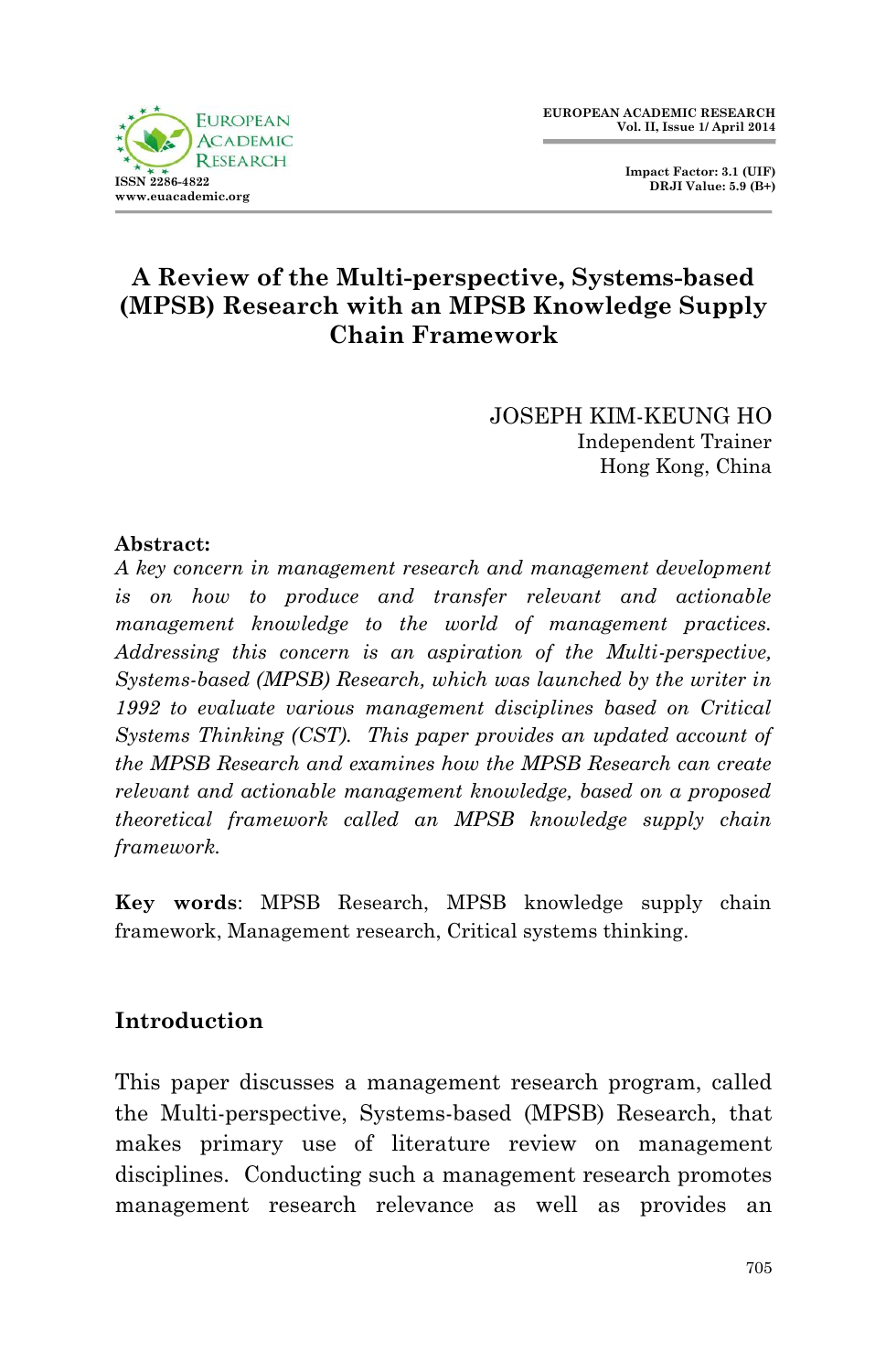enlightening route on managerial intellectual development by practicing managers. The writer refers to the following writings so as to indicate why this is an important topic in contemporary management research and practices:

- "During the last 10 years, private-sector and public sector organizations have come under increased pressure to do more with less. In an effort to increase the efficiency of human resource-related activities, human resources professionals may have initiated new practices that were not adequately developed or evaluated….. As a result, some HR professionals and their organizations are using HR practices that do not contribute positively to organizational functioning and may be unaware of HR-related research findings that could assist in enhancing organizational functioning.." (Burke *et al.*, 2004).
- "findings from academic as well as consulting studies are not useful to practitioners" (Van de Ven and Johnson, 2006).
- "Professors… have too little incentive to produce usable research…" (The Economist, 2014).

In the writer's view, these problems indicate both a management knowledge transfer and a managerial intellectual learning problem. The Multi-perspective, Systems-based (MPSB) Research addresses these problems raised on management research and managerial intellectual learning. It is explained in the ensuing discussion.

# **An updated account of the Multi-perspective, Systemsbased Research**

The MPSB Research was launched in 1992; it has been mainly moulded by the writer's management education background and working experience in systems thinking, accounting,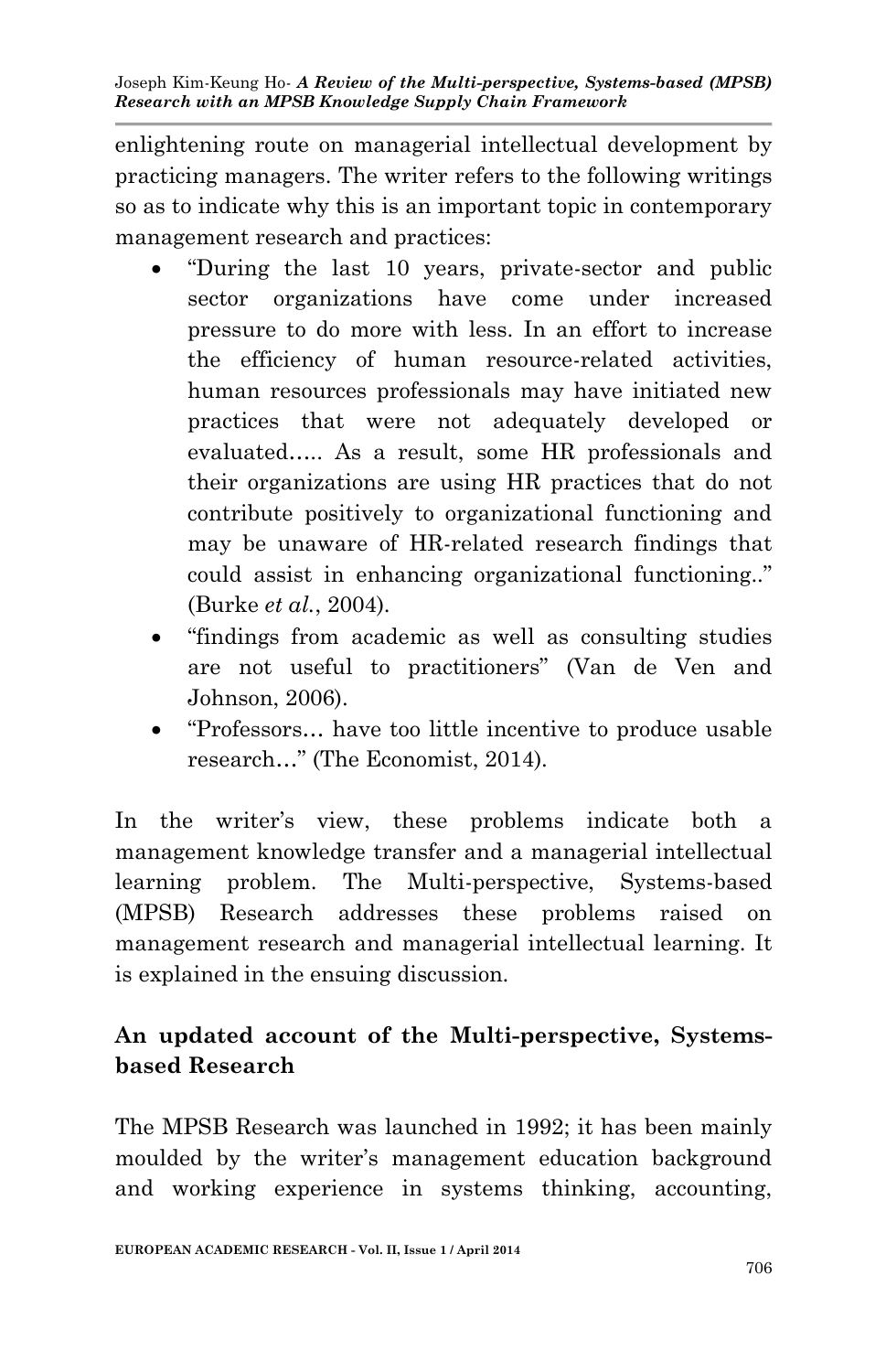information systems and supply chain management (Ho, 1996a; 1996b). From the outset, the research aim was to investigate management disciplines from a Critical Systems Thinking (CST) perspective (Jackson, 2000, Part III). For Ellis (1995), there are four main features of CST: (a) it seeks to show social awareness; (b) it is dedicated to human emancipation; (c) it is committed to complementary and informed use of all systems methodologies, and (d) it seeks to demonstrate critical awareness. An updated account by Jackson (2010) on CST identifies three CST commitments, i.e. 'critical awareness, pluralism and improvement.

The original focus of CST, as operationalised in the form of the Total Systems Intervention (TSI) approach of Flood and Jackson (1991), was on organizational intervention and problem solving, with the CST practitioner as a 'holistic doctor' (Jackson, 2010). This CST focus is different from that of the MPSB Research. Ho (2013c) defines the MPSB Research as "A research programme that makes use of Critical Systems Thinking to review management disciplines with a view to develop knowledge structures of management disciplines as a path to make theoretical advancements in Systems Thinking", with the MPSB practitioner as an MPSB management knowledge constructor. [There are other CST theorists who review management disciplines based on CST, see Jackson (2010); their works share more research interest with the MPSB Research.] Over time, 12 key MPSB concepts have been identified in the MPSB Research, namely: (1) the MPSB Research, (2) MPSB Frameworks, (3) Perspectives, (4) A perspective switch, (5) A migration of perspective, (6) Perspective anchoring, (7) An MPSB rich picture building exercise, (8) An MPSB knowledge compiler, (9) The in-built tension of pluralism, (10) MPSB cognitive filter for management, (11) Enlightening management education, and (12) Key MPSB concepts. These MPSB concepts, which themselves need further investigation, have been found to be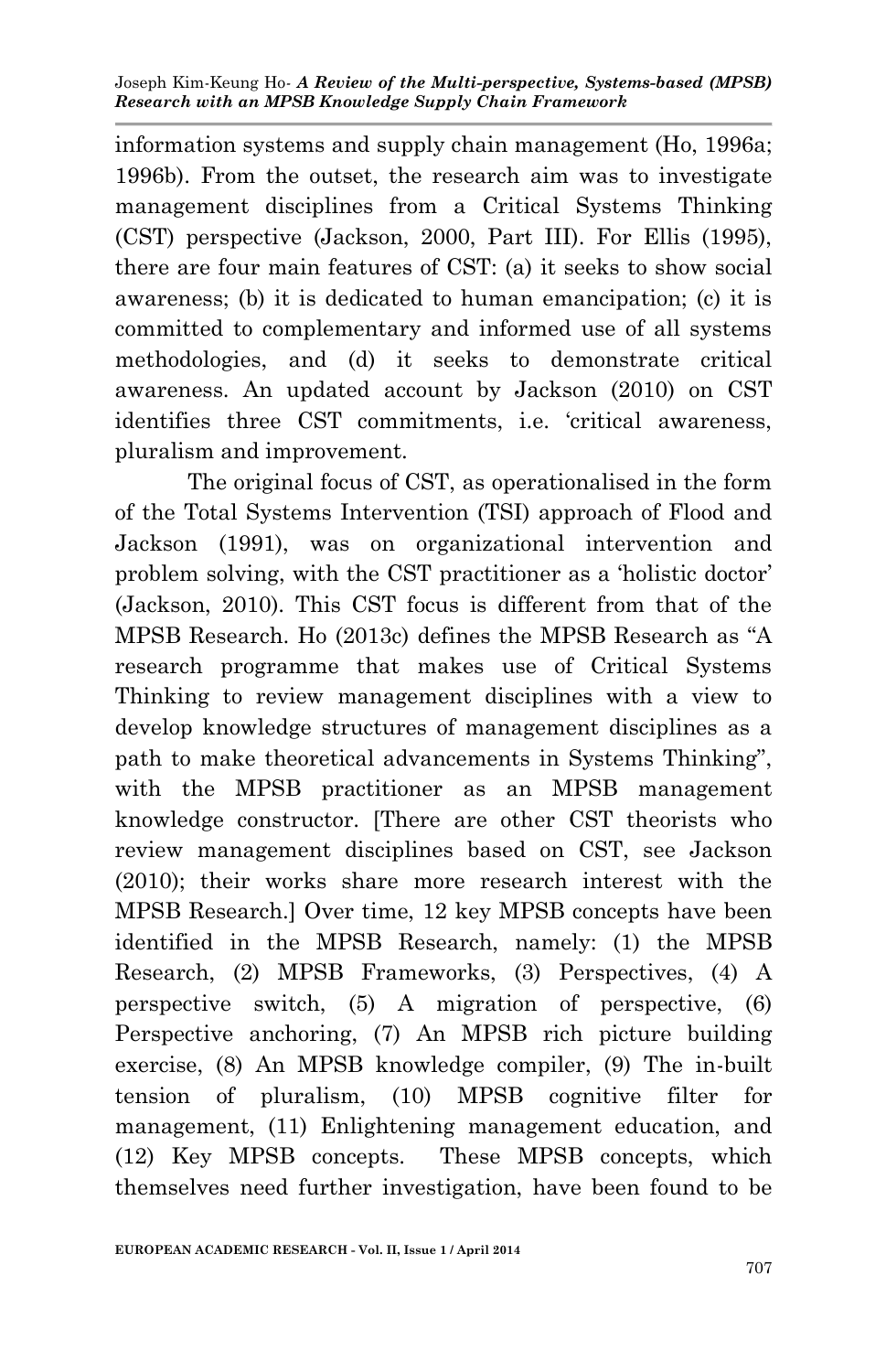useful in the conduct of the MPSB Research (Ho, 2013c). In terms of areas of investigation, four have been identified, namely:

- a. Review the theoretical foundation of the MPSB Research and the nature of MPSB Frameworks<sup>1</sup>, see Ho (1994a; 1995a; 1995b; 1996a). It is recognized that CST, as the present theoretical foundation of the MPSB Research, is also evolving as a strand of systems thinking (see Jackson, 2010) - CST itself is not yet a finished intellectual product.
- b. Review management disciplines, namely, information systems management (e.g. Ho, 1997a; 2014a; Ho and Sculli, 1993; 1994a; 1995; Sculli and Ho, 2001), management accounting (e.g. Ho 1994b: 2014b), logistics management (e.g. Ho 1995c; 1997b), organizational change (e.g. Ho and Sculli, 1994b; Ho, Partington and Sculli, 1996) from the perspective of the MPSB Research.
- c. Review issues that are related to the MPSB Research, e.g. (i) building up a rich picture facing the MPSB Research program; (ii) explaining how the MPSB Research can contribute to management education and managerial intellectual learning (e.g. Ho, 2007; 2008; 2013a; 2013b; 2013c; 2014c; 2014d); and (iii) investigating how the MPSB Research is related to other systems-based research programs (e.g. Ho, 1995d) and topics, such as CST and TSI, as well as the rich picture building (RPB) exercise in Checkland's Soft Systems Methodology.
- d. Conduct case study research using the key MPSB concepts as part of an *MPSB cognitive filter for*

**.** 

<sup>1</sup> *An MPSB Framework* is a knowledge structure of a management discipline, or certain related concepts thereof, that is generated as a result of an intellectual review of it (or them) based on Critical Systems Thinking (Ho, 2013c).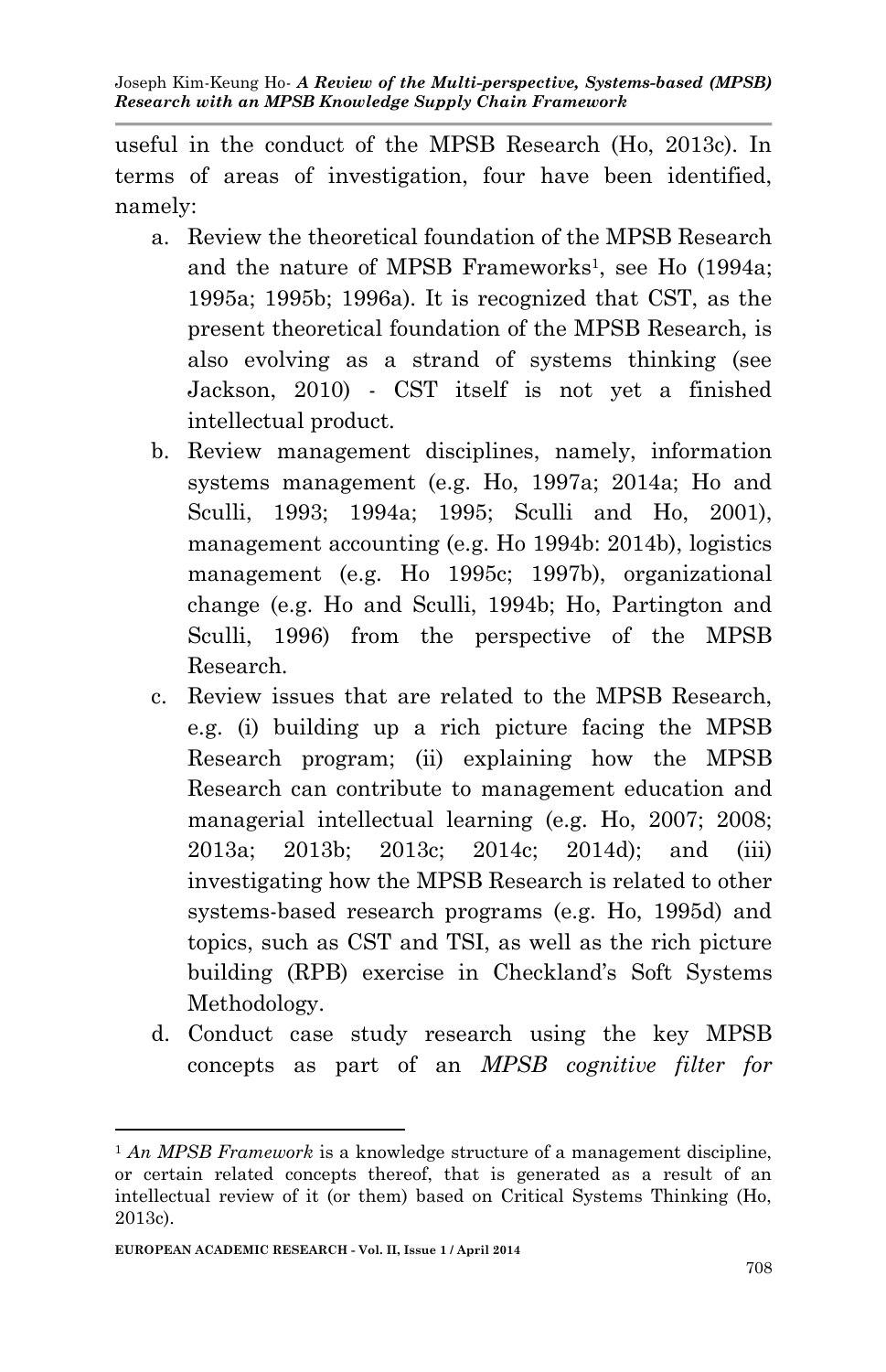*management<sup>2</sup>* (e.g. Ho (2014a).

The MPSB Research conducts literature review on a management topic or a management discipline at three levels: (i) at the theoretical level; (ii) at the methodological level, and (iii) at the application level (Ho, 1997a). At the theoretical level, at present, there are three perspectives considered in the MPSB Research: the Unitary (objective) perspective endorses the organizational metaphors of brain, organism and brain; the Pluralist (subjective) perspective favors the organizational metaphors of culture and political system; finally, the Critical (emancipatory) perspective embraces the organizational metaphors of political systems and instrument of domination. The updated version of CST has four perspectives, namely, functionalist, interpretive, emancipator and postmodern (Jackson, 2010) perspectives. In view of this change in CST, the MPSB Research is need of an update in the near future. The specific context that triggers an MPSB Research initiative can be an academic who notices an emerging management topic from reading business journals that has significant academic and practical value; or a manager whose company is about to launch a major management project, such as an introduction of balanced scorecard system or business process outsourcing and who feels perplexed about this management technology. A major practice in an MPSB Research exercise is to construct an MPSB Framework in the following way (Ho, 1997b): (i) select a specific management approach or practice, e.g. Business Process Re-engineering; (ii) identify and expose the underlying image(s) of organization (Morgan, 1986) and perspective(s) of the management approach, and contrast them with alternative images of organization and perspectives; finally, (iii) construct the MPSB Framework and elucidate the nature of the

**.** 

<sup>2</sup> An *MPSB cognitive filter for management* is "a set of inter-related MPSB concepts that are used by managers to make sense of the various management approaches and management viewpoints that they encounter from time to time in the world of management practices" (Ho, 2013c).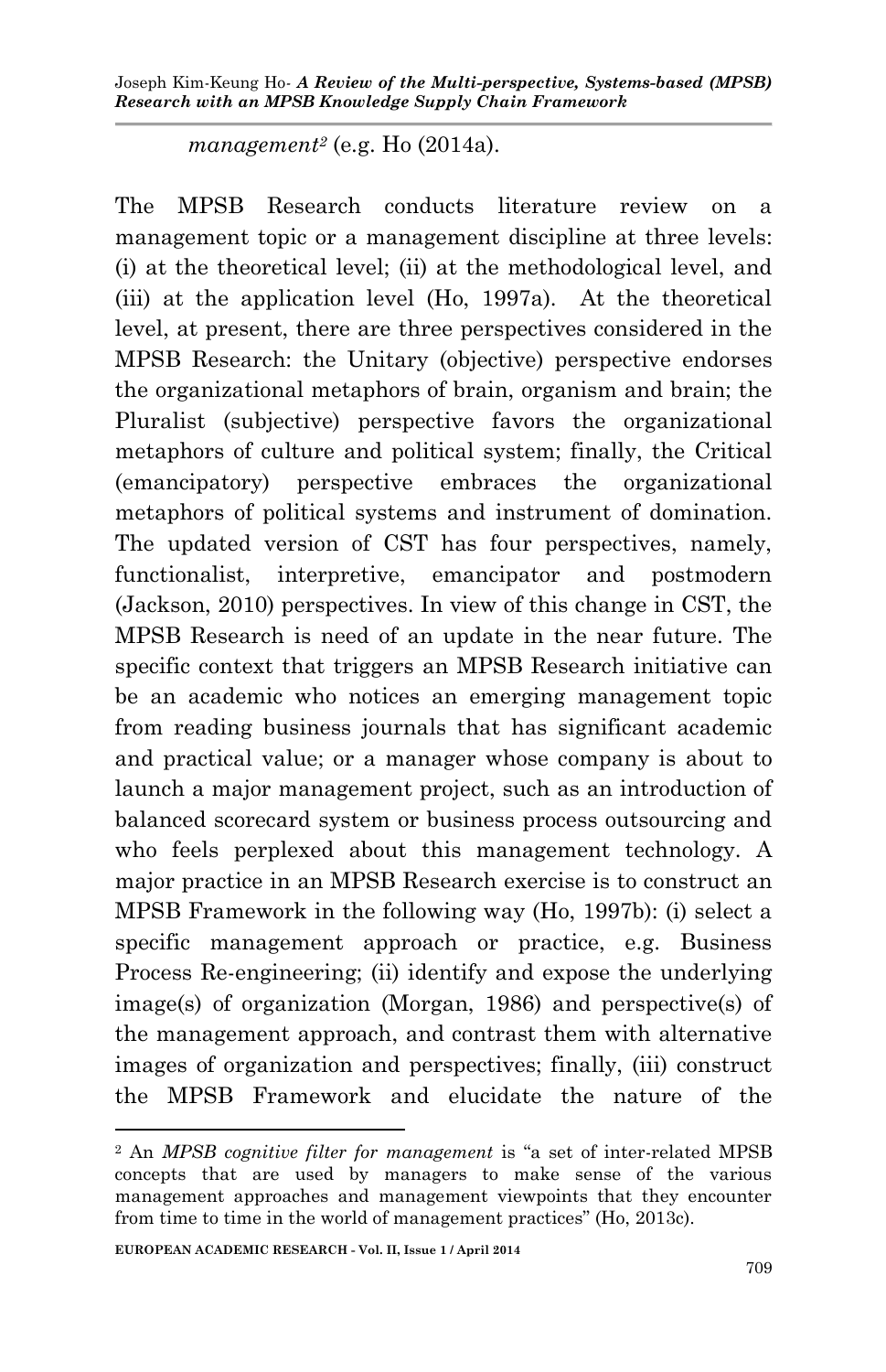management approach under review.

The MPSB Framework construction process has been called an MPSB knowledge compilation, with the review steps involved as an MPSB knowledge compiler (Ho, 1996b; 2013c). The analogies of a compiler and an operating system (or just called platform) in computer science are used here. Specifically, a compiler is a program that translates a high level program into machine code while an operating system is a program that performs a set of tasks to control a computer's resources. In employing these analogies in the MPSB Research, there is a job of taking in the concepts/ techniques from various management disciplines as source codes, and compiling them into software solutions (e.g. in the form of MPSB Frameworks) that are able to function on the CST platform. This job amounts to a literature review exercise. An MPSB framework so constructed can be perceived as an "assembled product" (and a conceptual one for that) that is able to be used by "the customers" (i.e. the managers) in a usable form; thus the "assembled product" is "useful", in Markides (2011)'s words. For this writer, this MPSB Framework can have relevance and actionable value to the manager who uses it, depending also on the managerial intellectual competence of the person who constructs the framework. [Note: the research topic of how an MBSB Framework is to work with other diagramming techniques such as a mind map or a cognitive map to make up a "comprehensive assembled product" has not been explicitly studied so far.]

An important distinction between the MPSB Research and CST/TSI project is that the former shows a greater propensity to maintain the identity of the various management disciplines while the latter, being supradisciplinary in orientation, is more inclined to oppose such a conciliatory stance. [Admittedly, contemporary management disciplines, e.g. management accounting and human resource management, are inter-disciplinary in nature, thus quite problem-solving in focus; still, they are not transdisciplinary.] Because of its more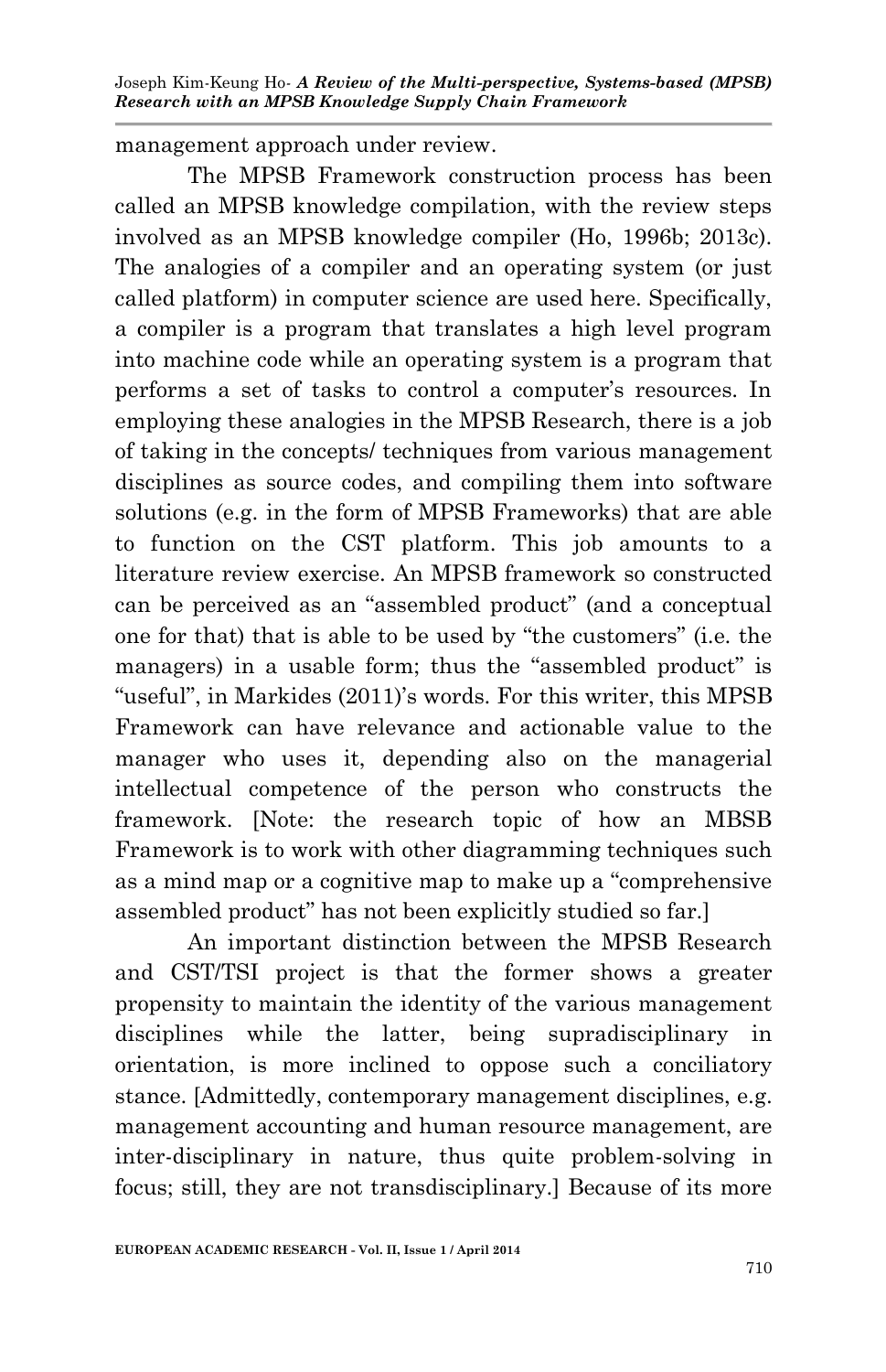supportive position towards the identity of management disciplines, the MPSB Research has certain pragmatic, though minor, advantages over the CST/TSI project: (i) it provides a more receptive forum for exchanging ideas between systems theorists and professionals in various management disciplines; and (ii) due to its focus on management disciplines, it has a more ready access to opportunities to get involved in management projects that introduce a chosen management methodology/ technique, such as Business Process Reengineering, from a particular management discipline to an organization. Furthermore, Ho (1996b) argued that the MPSB Research can be considered intellectually stimulating in that: (i) new research questions are raised and examined, and (ii) existing management concepts are reviewed and re-combined. In retrospect, the 1996 vision on the MPSB Research, its related research guidelines and research agenda, as recorded in the consolidated Ph.D. thesis of Ho (1996b), remains largely intact in 2014. Regardless, the relevance and actionable value of the MPSB Research has not been explicated in the 1996 version of the MPSB Research. The ensuing discussion in this paper tries to redress this deficiency.

# **Using an MPSB knowledge supply chain framework to study the MPSB Research**

The main literature on the MPSB Research has been consolidated in Ho (1996b), which is the writer's Ph.D. thesis. Additional scholarly works since 1996 focus mainly on the key MPSB concept of Enlightening Management Education (EME), which had not been examined before 2007. Apparently, the management learning and education sector as we now have is different from that in 1996. For examples, we now have the digital social media ecosystem, an explosion of online data, information and knowledge and more aggressive and innovative business school models around the world. They were not quite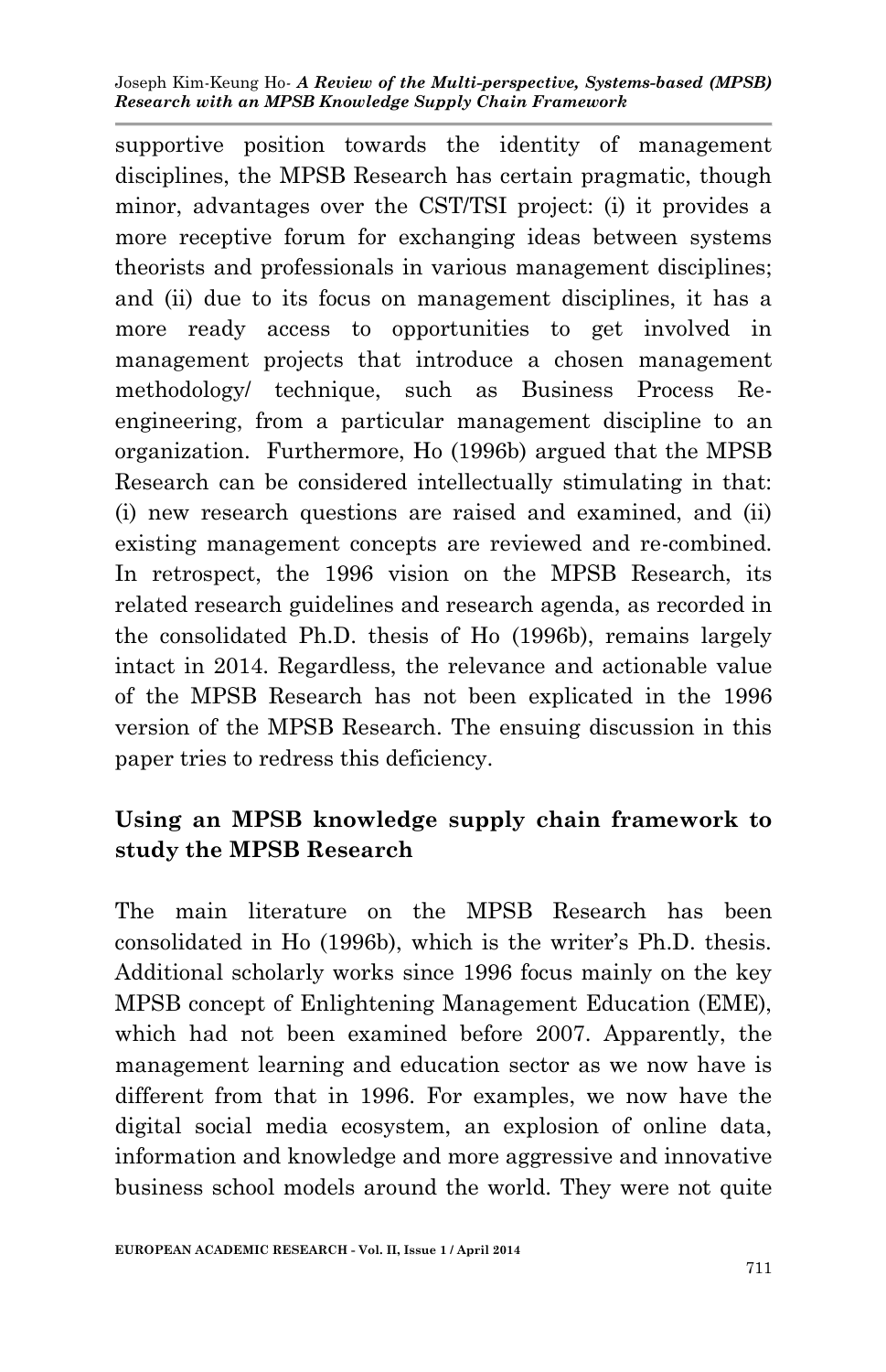there in the early 90s. To provide an updated evaluation of the MPSB Research, with special regard to the concern on management research relevance, an MPSB knowledge supply chain framework is developed. This framework is shown in Figure 1.



Figure 1: An MPSB knowledge supply chain framework

Referring to Figure 1, the beginning step for the MPSB Research is literature review, which is a major topic in management research, see, for example, Saunders *et al.* (2012; Chapter 3) and Bryman and Bell (2007; Chapter 4). [Note: there are other tasks to perform when formulating a management research proposal such as explaining the research context, research concerns, research objectives and research questions, etc., besides conducting the literature review. These other tasks are not further examined here.] With the initial literature review on management disciplines as the starting point, there are two main paths, i.e. Paths 1 and 2, to conduct literature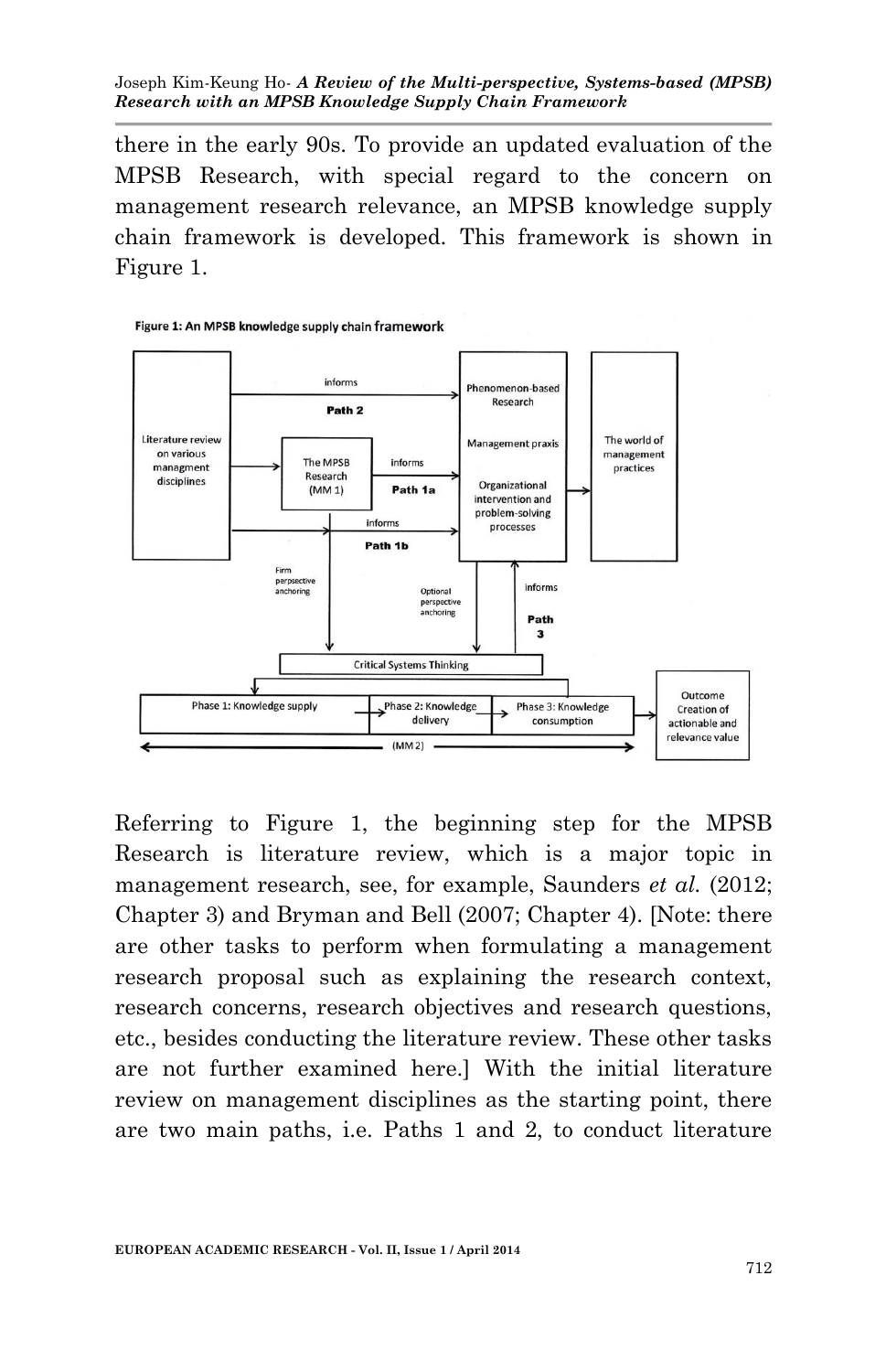review-informed management praxis<sup>3</sup> and practice-oriented management research. [Note: Path 3 does not involve literature review on (functional) management disciplines. It does involve literature review on management research methods based on CST, see, for examples, Levin (1994) and Flood (2010).] Path 1 involves using Critical Systems Thinking (CST) as the underlying theoretical perspective (Path 1a being MPSB Research based and Path 1b being non-MPSB Research based) while Path 2 is a conventional literature review as explained in Business Research Methods textbooks without the employment of CST. Bentley, Cao and Lehaney (2013) and Gregory (1995) are examples related to Path 1b. Both Paths 1 and 2 benefit from an initial literature review, which, as Strauss and Corbin (1990; Chapter 3) remind us, heightens the researcher's theoretical sensitivity in practice-oriented management research. The MPSB Research has a firm *perspective anchoring<sup>4</sup>* on Critical Systems Thinking and has its own set of key MPSB concepts to use in literature review for Path 1a.

As depicted in Figure 1, there are organizational intervention and problem-solving processes, such as the Total Systems Intervention (TSI) methodology of Flood and Jackson (1991) that are theoretically grounded on CST, while others are not. It is also feasible to evaluate practice-oriented management research methods or organizational intervention processes based on CST without doing an MPSB Research in a specific case study (identified as Path 3). Nevertheless, a reported CST-based (Path 3) case study can subsequently be reinterpreted based on MPSB thinking to generate MPSB management knowledge, see, for example, Ho (1995b). All the paths (Paths 1-3) require managerial intellectual learning (Ho,

**.** 

<sup>3</sup> *Management praxis* is the process by which a management theory "becomes lived experience" via "reflective contemplation" (Stephenson, Jr. and Christensen, 2007).

<sup>4</sup> *Perspective anchoring*, as a key MPSB concept, is the "intellectual effort to explicitly relate a methodology to a particular perspective so that it explicitly respects the rationality of such a perspective" (Ho, 2013c).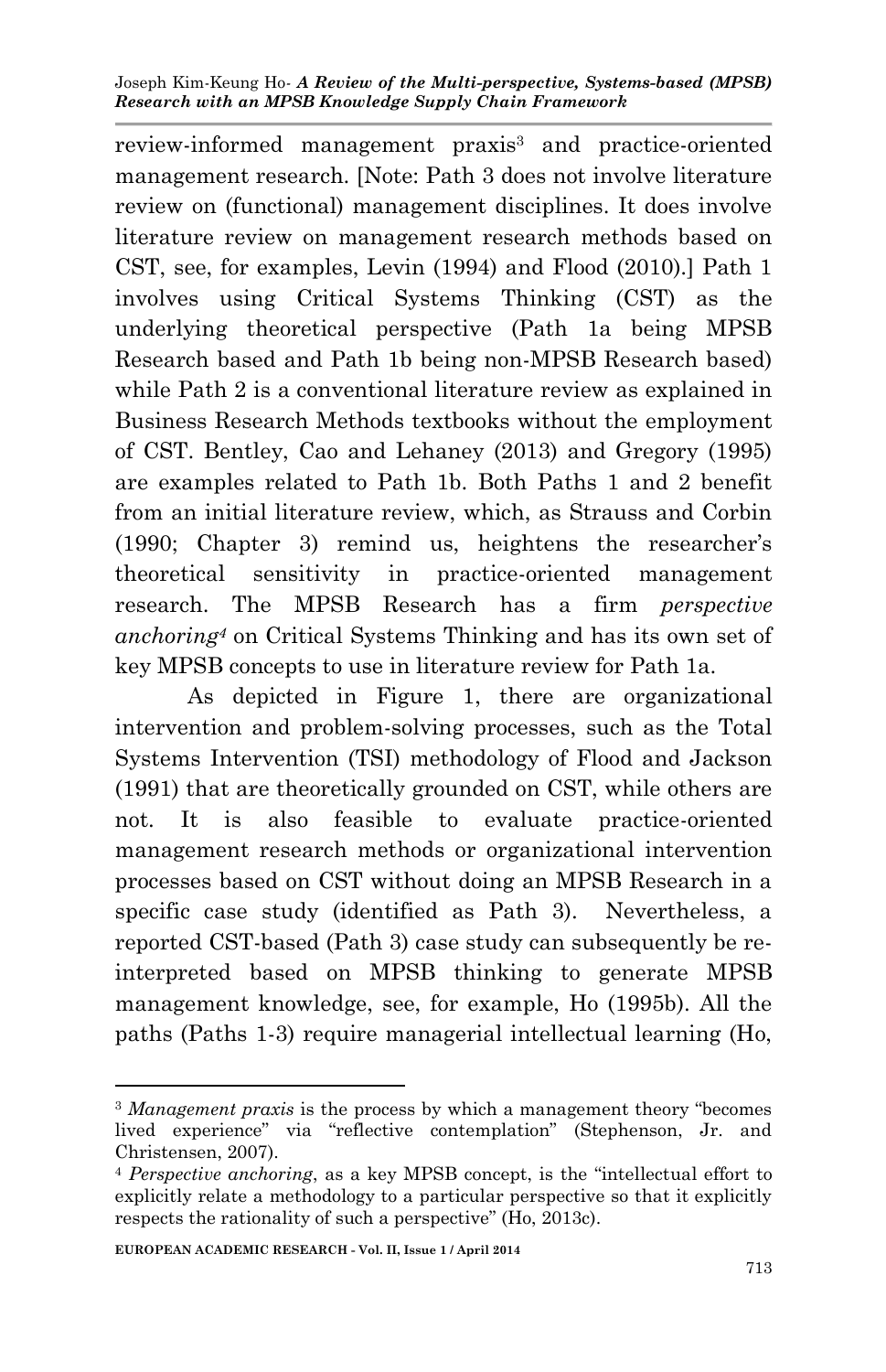2013b) by managers, either by themselves or with others, e.g. academics and consultants, in a collaborative mode of learning and problem-solving. Thus, these management research approaches and the accompanying managerial learning process, as represented by Paths 1 to 3, should be appealing to academics, practicing managers, management consultants and scholar-practitioners who are committed to continuous professional development. Table 1 provides a comparison of the three management research paths in table form.

|                                         | Path 1a      | Path 1b      | Path 2 | Path 3       |
|-----------------------------------------|--------------|--------------|--------|--------------|
| Based on CST                            | $_{\rm Yes}$ | $_{\rm Yes}$ | No     | $_{\rm Yes}$ |
| Based on the MPSB                       | Yes          | $\rm No$     | No     | No           |
| Research                                |              |              |        |              |
| Literature<br>review                    |              |              |        |              |
| management<br>on<br>disciplines carried | Yes          | $_{\rm Yes}$ | Yes    | No           |
| out                                     |              |              |        |              |

**Table 1: A comparison of the three management research paths in Figure 1**

As Path 1a involves managerial intellectual learning with the MPSB Research, it is able to enhance the *MPSB cognitive filter for management<sup>5</sup>* in a specific organizational setting who, for examples, are conducting management praxis or an action research, etc.. The MPSB Research, with Path 1a, can also be employed in a Phenomenon-based Research (von Krogh, Rossi-Lamastra, and Haefliger, 2012), which is also noted in Figure 1. [Phenomenon-based Research "tackles problems that are relevant to management practices" and "scientific discourse" (von Krogh, Rossi-Lamastra, and Haefliger, 2012), thus falling within the scope of the MBSB knowledge supply chain framework.] Phenomenon-based Research, management praxis

**.** 

<sup>5</sup> *MPSB cognitive filter for management*, as a key MPSB concept, is "a set of inter-related MPSB concepts that are used by managers to make sense of the various management approaches and management viewpoints that they encounter from time to time in the world of management practices" (Ho, 2013c).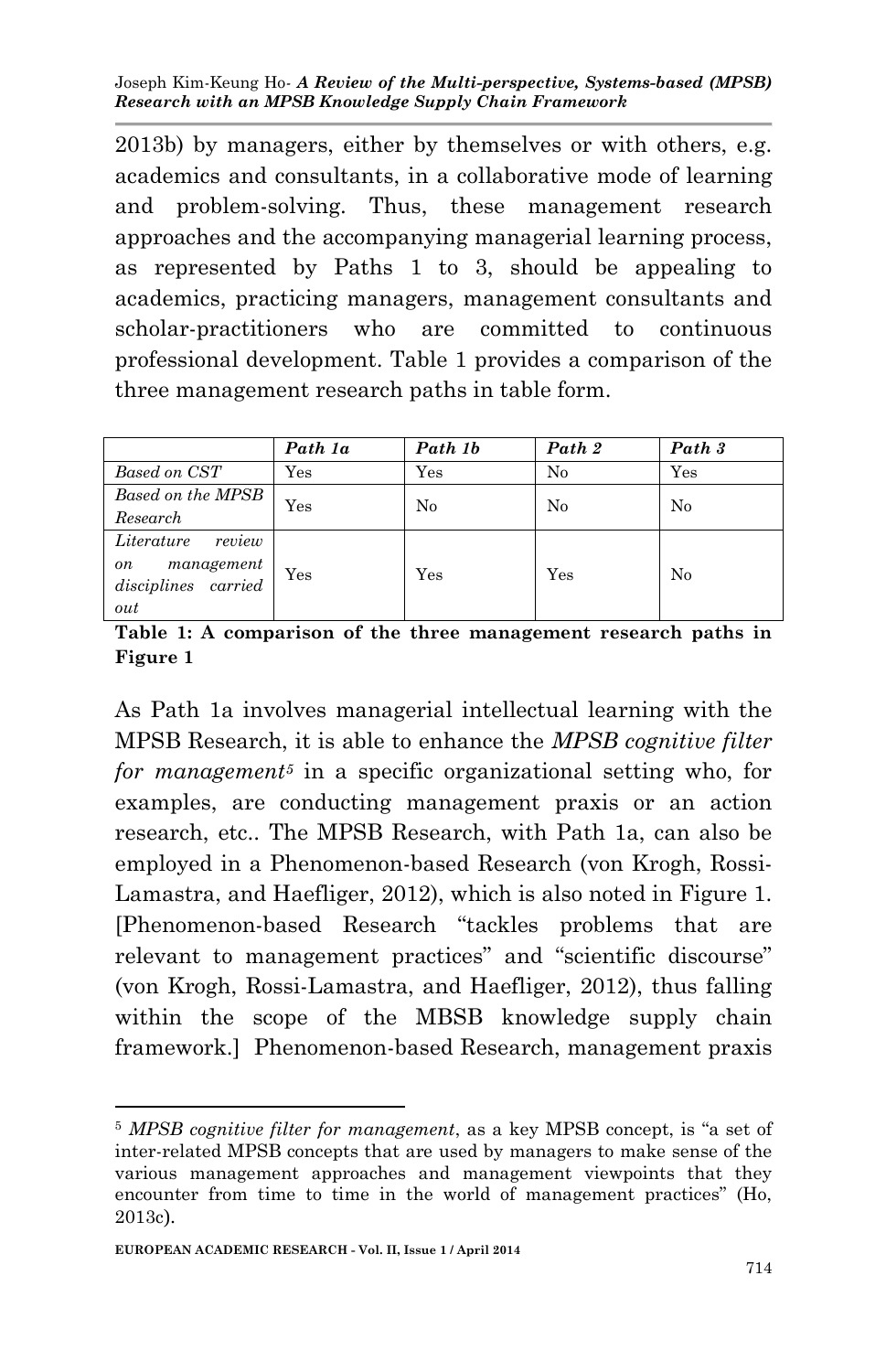and organizational intervention/ problem-solving processes are chosen because of their direct involvement in creating relevant, useful and actionable management knowledge (Heracleous and DeVogue, 1998). There are other management research methods, based on positivism, that are mainly concerned with producing generalizable management knowledge with external validity (Wikipedia, 2014a); these management research methods, being non-practice-oriented, hold much less interest and ability in producing relevant and actionable management knowledge; therefore, they are outside the scope of direct academic interest in the MPSB knowledge supply chain framework and are ignored in Figure 1. Figure 1 compartmentalizes the MPSB Research and related management research into 3 phases of a proposed MPSB knowledge supply chain framework. **The framework views all the activities related to the MPSB Research as a set of related knowledge management processes forming a knowledge supply chain to produce relevant and actionable management knowledge for consumption.** Its primary focus is on Path 1a, but is appreciative of the intellectual contribution from the other paths. The three phases and the outcome variable of the framework are described as follows:

*Phase 1- MPSB knowledge supply:* This phase mainly covers the conduct of literature review on management disciplines based on the MPSB Research. In Knowledge Management parlance (e.g., Probst *et al*., 2000), this phase covers mainly *knowledge development* (1.1) and *knowledge retention* (1.2). As the terminology used in Knowledge Management is primarily employed in the context of management practices, it is not expressed in a way for Management Research discussion. For this reason, the writer produces a set of Knowledge Management terms that are adapted, some revised significantly, from Probst *et al.* (2000) specifically for management research study. They are presented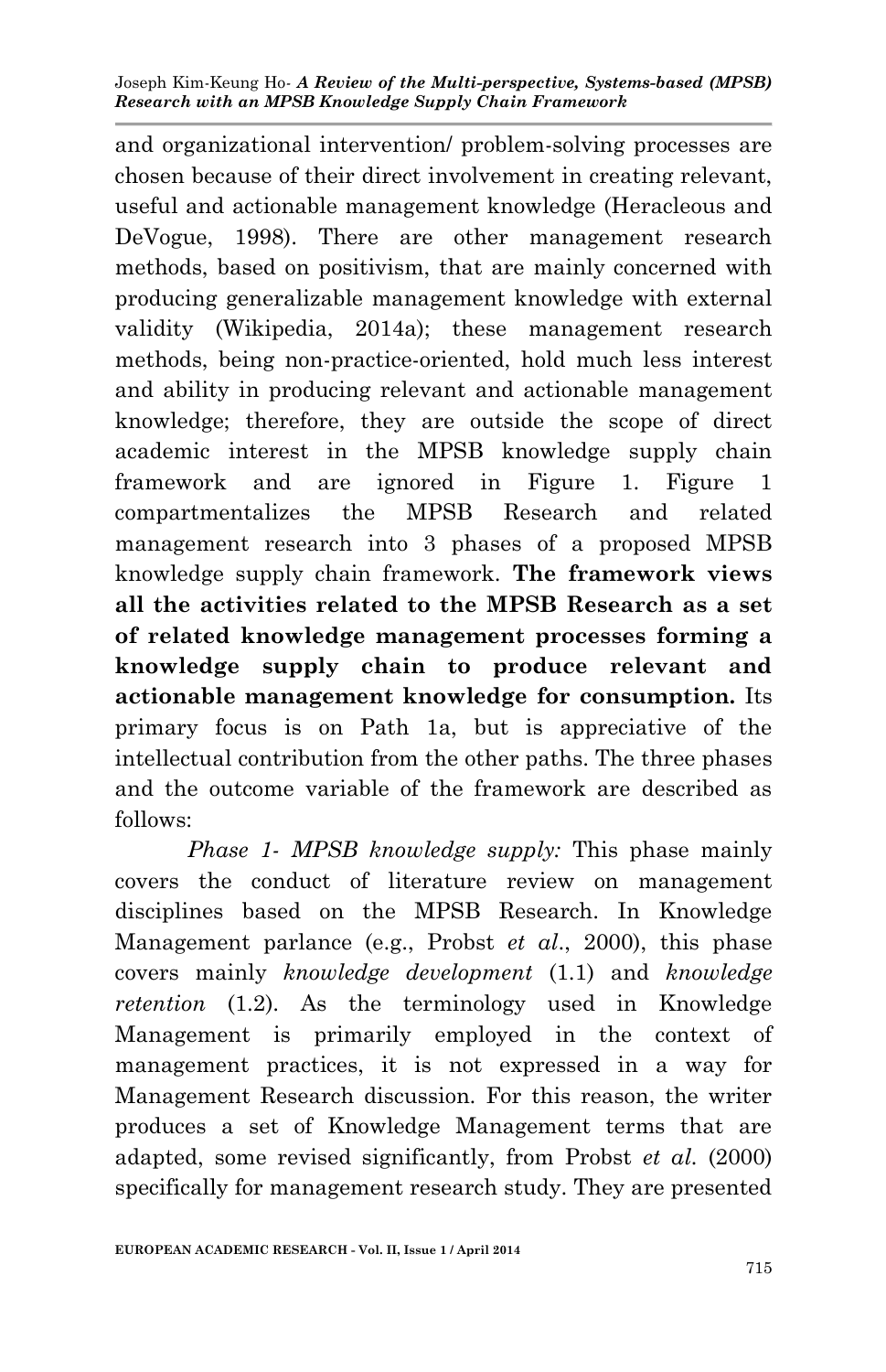#### in Table 2.

| <b>KM</b> terms                 | Descriptions                                         |  |  |
|---------------------------------|------------------------------------------------------|--|--|
| Knowledge development           | Efforts to generate new management knowledge via     |  |  |
| [MPSB knowledge<br>supply       | management research.                                 |  |  |
| phase $(1.1)$                   |                                                      |  |  |
|                                 |                                                      |  |  |
| Knowledge retention             | Efforts to store and update management knowledge     |  |  |
| [MPSB knowledge<br>supply       | management research and<br>from<br>management        |  |  |
| phase (1.2)                     | practices, mainly in codified form.                  |  |  |
| sharing/<br>Knowledge           | Efforts to (i) make management knowledge accessible  |  |  |
| distribution                    | and (ii) promote management knowledge to potential   |  |  |
| <i>IMPSB</i> knowledge delivery | users, such as practicing managers, management       |  |  |
| phase (2)                       | consultants and academics.                           |  |  |
| Knowledge identification        | Efforts to (i) find out what management knowledge is |  |  |
| [MPSB knowledge                 | relevant to a concern in the world of management     |  |  |
| consumption phase (3.1)         | practices and (ii) locate its sources for access.    |  |  |
| <i>Knowledge acquisition</i>    | Efforts to take possession of management knowledge   |  |  |
| [MPSB knowledge                 | that has been recognized as relevant to addressing a |  |  |
| consumption phase $(3.2)$       | concern in the world of management practices.        |  |  |
| <i>Knowledge utilization</i>    | Efforts to learn and apply management knowledge      |  |  |
| [MPSB knowledge                 | made available from knowledge acquisition.           |  |  |
| consumption phase (3.3)         |                                                      |  |  |

**Table 2: Knowledge management (KM) terms used in Management Research study**

To date, the writer has been focusing on the *knowledge supply phase* (1.2) of the knowledge supply chain framework with some *knowledge delivery phase* (Phase 2) activity; the knowledge supply phase mainly comprises scholarly activities on developing and publishing new management knowledge in peer-reviewed journals. Phase 1 on MPSB knowledge supply is expected to be mainly carried out by academics or scholarpractitioners (Ho, 2014d).

*Phase 2 - MPSB knowledge delivery:* This phase mainly deals with *knowledge sharing/ distribution (2)*. Phase 2 is primarily carried out by academics, teachers, management gurus and management consultants. This can involve the cultural circuit of capitalism (CCC) (Seal, 2010). [The cultural circuit of capitalism (CCC) involves management gurus, management consultants, professional bodies, practicing managers, business schools in a cultural circuit to promote and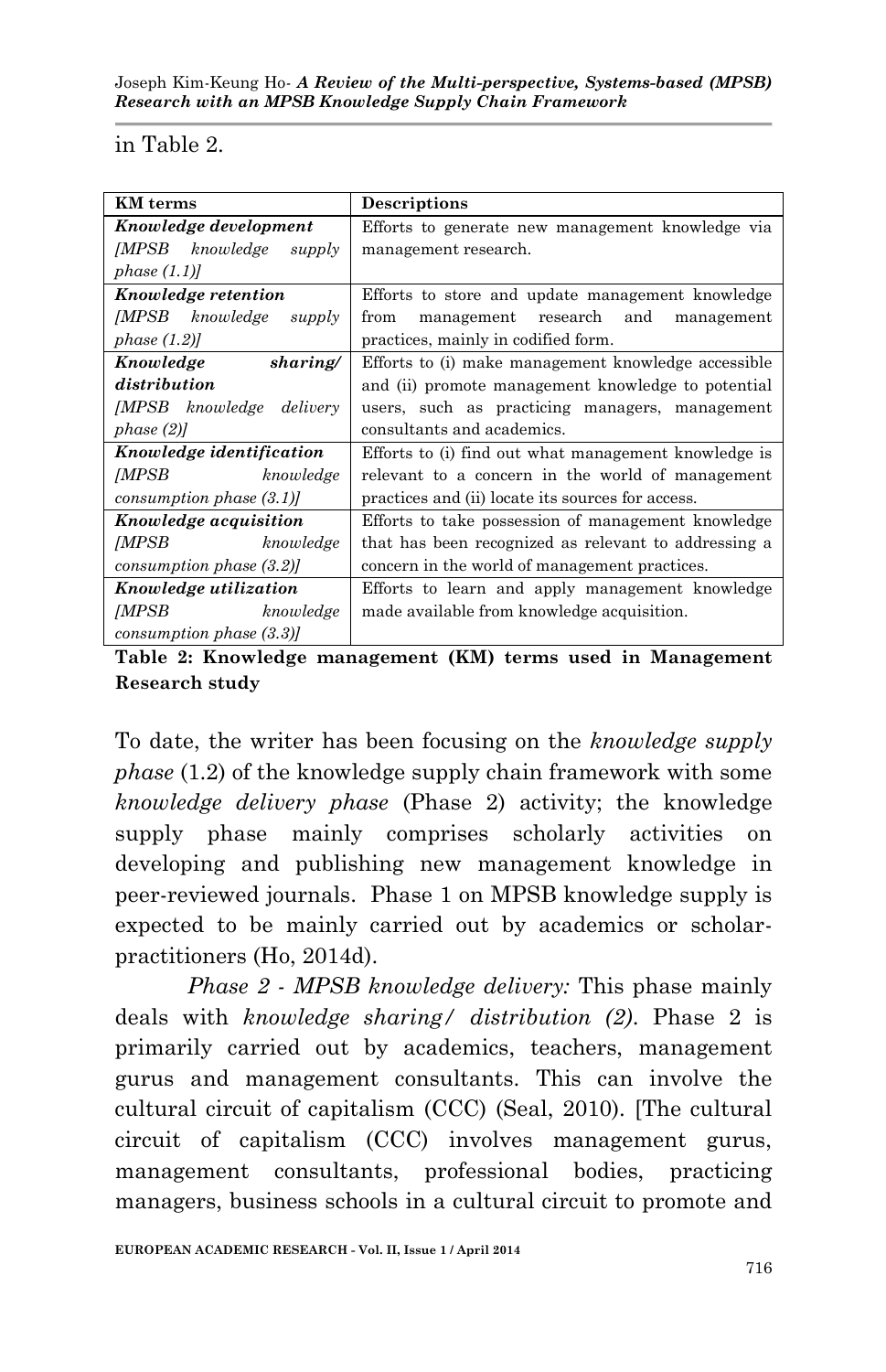deliver management knowledge (Seal, 2010).] As the writer is neither a management guru nor a management consultant, at present MPSB knowledge delivery is done via part-time teaching at some business schools in Hong Kong, publication in academic journals and sharing of MPSB ideas via the digital social media platform (Ho, 2013a). For Markides (2011), communicating research findings and distributing academic articles to students contribute to "managerially relevant research"; from this perspective, this writer's teaching and publication works, as covered in the knowledge delivery phase, are able to improve MPSB Research relevance too. MPSB knowledge delivery can also take place when a management researcher, acting as an advisor on the subject of the MPSB Research, collaborates with other participants in a practiceoriented management research.

*Phase 3 - MPSB knowledge consumption:* This phase deals with *knowledge identification (3.1)*, *knowledge acquisition (3.2)* and *knowledge utilization (3.3)*. The activities in Phase 3 are initiated by users of management knowledge, who are mainly practicing managers, with academics, teachers and management consultants acting as coaches, facilitators and trainers. The MPSB Research does not offer methodologies on organizational intervention and problem-solving per se. When the MPSB Research is employed to inform Phenomenon-based Research, management praxis and organizational intervention by heightening theoretical sensitivity on related management discipline notions, managerial intellectual learning takes place and the *MPSB cognitive filter of management* is enhanced; various management concepts and techniques are assembled into MPSB Frameworks (together with other forms of diagrams, see Open University (2014).) that are decisionfocused and context-relevant. All in all, the MPSB Research, sharing the aspiration of Action Research (Coghlan and Shani, 2013), supports scholarship of practice. Ideally, the writer could involve his university dissertation students to conduct MPSB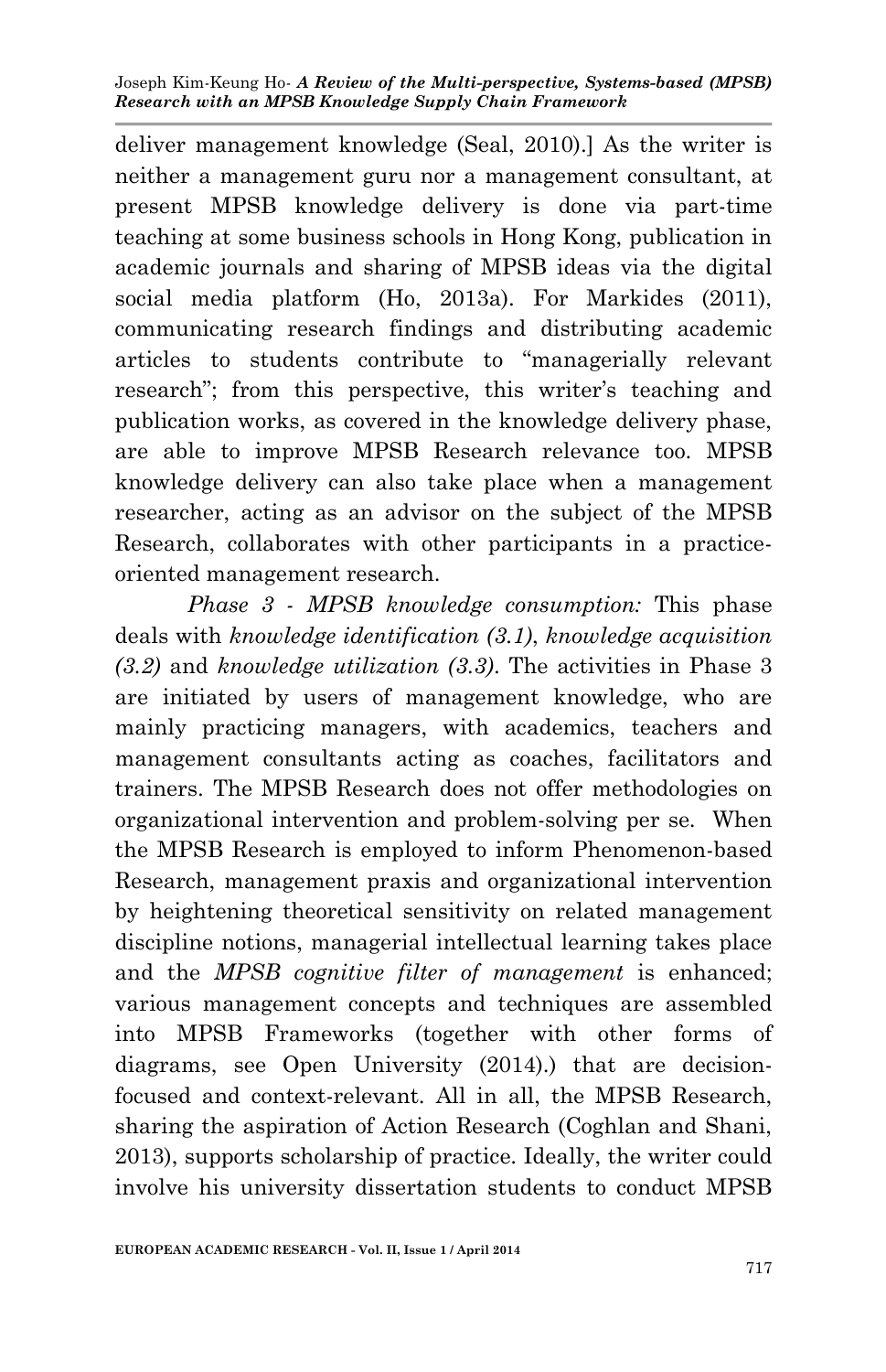Research projects (via Path 1a), thus counting as MPSB knowledge consumption as well as contributing to the theoretical development of the MPSB Research. In practice, most of the writer's Undergraduate and Postgraduate students are not yet intellectually capable to do so. Making use of the MPSB Research to conduct Phenomenon-based Research by the writer (or academics who are interested in the MPSB Research), on the other hand, is quite feasible. Interesting phenomena related to management practices can be investigated from time to time via study of business/ professional journals, newspapers and Internet search as well as heeding practicing managers' concerns in their work settings. [Many of the writer's part-time students are practicing managers.] Finally, it is quite feasible to make use of the MPSB Research to examine reported management cases, e.g. those from *South Asian Journal of Business Management Cases* (Sage publications) and *Asian Journal of Management Cases* (Sage publications) by practitioners as a limited form of MPSB knowledge consumption, though studying reported management cases is much inferior to working on a live management case in the real world. It is because in a live management case study, participants are able to properly carry out practice-oriented management research, e.g. an actual organizational change for an Action Research project.

*MPSB knowledge supply chain outcome:* When the MPSB Research is employed in management praxis and management research with managers' engagement, the *relevance* of the MPSB Research findings and the actionable value of the MPSB Research are thus established for these managers. Such *actionable management knowledge* is able to meet the assessment criteria in both management research as well as the business needs of one or more organizations. This view on *actionable management knowledge* is derived from Tenkasi and Hay (2004) whose original term is "actionable scientific knowledge". The *relevance* quality is important as it is "widely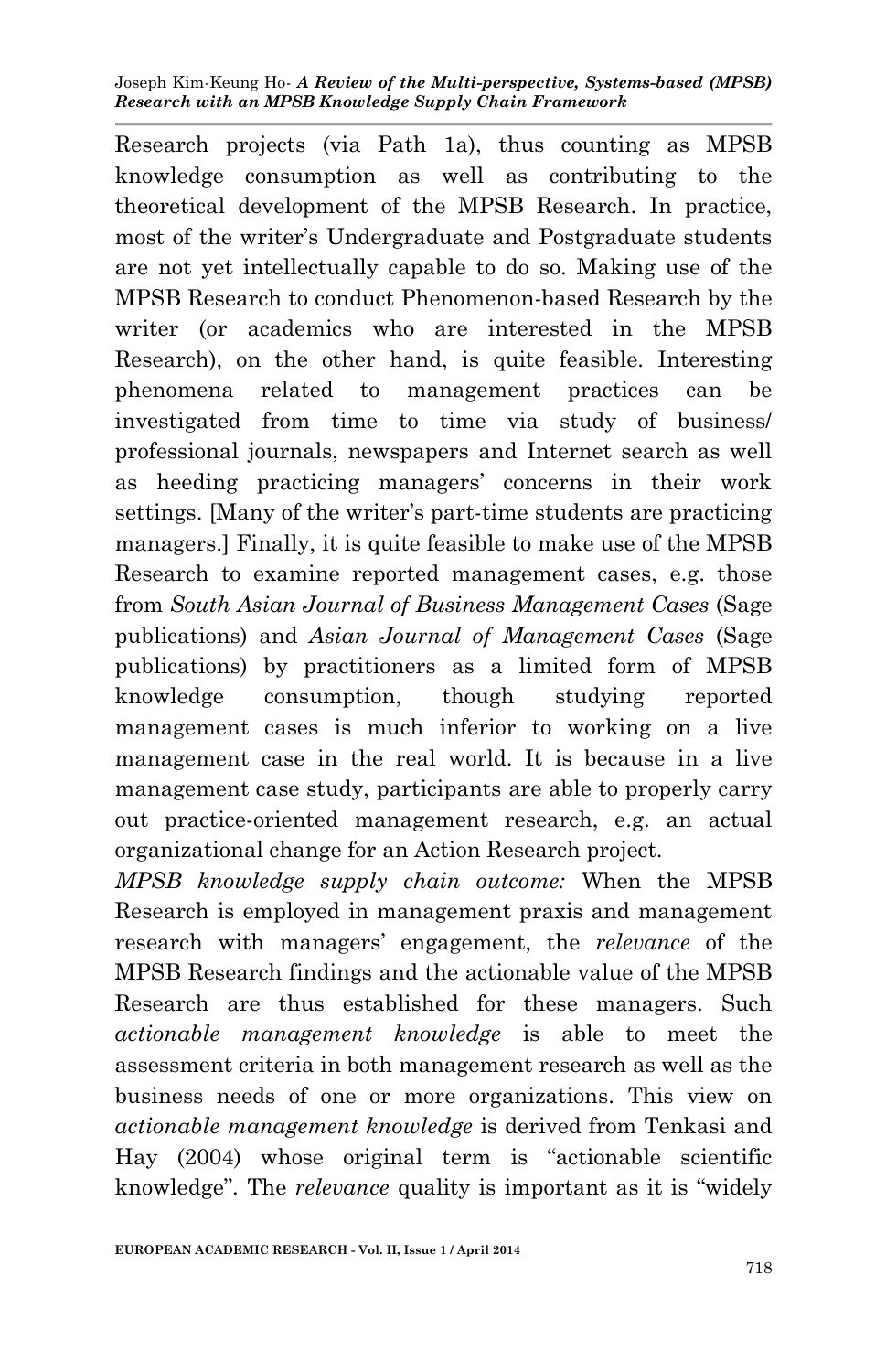attributed to research that closes the gap between theory and practice" (Brownlie and Saren, 1997), and closing the theorypractice gap is an aspiration of the MPSB Research. To realize the expected MPSB knowledge supply chain outcome, it must be emphasized, engaging managerial intellectual learning efforts have to be made by its practitioners, who act as scholarpractitioners.

While Figure 1 depicts the MPSB knowledge supply chain as comprising three phases, it should be clear that, due to it practice-orientation, some of the knowledge processes are concurrent, e.g. knowledge development, knowledge sharing and knowledge utilization all take place at the same time. Having introduced the MPSB knowledge supply chain framework, it is now ripe to distinguish between two MPSB Research modes:

- Mode 1 (MM 1) concentrates on Phases 1 and 2 of the knowledge supply chain,
- Mode 2 (MM 2) covers the whole knowledge supply chain.

Table 1 is solely related to MM 1. So far, all the MPSB Research works have been related to MM 1. MM 2 is at an embryonic stage only – which is an unsatisfactory status for the MPSB Research. The present defense by this writer is that Phase 3 of the knowledge supply chain has been taken care of by those who are interested in Action Research, organizational intervention processes, Phenomenon-based Research and management praxis. But then, exactly how MM 1 could inform Phase 3 of the knowledge supply chain is not quite clear, yet vital as a research question. Certainly, textbooks on Management Research do explain what are the benefits as well as how to conduct literature review; but they do not explain how to conduct MPSB literature review and how MPSB literature review inform subsequent practice-oriented management research.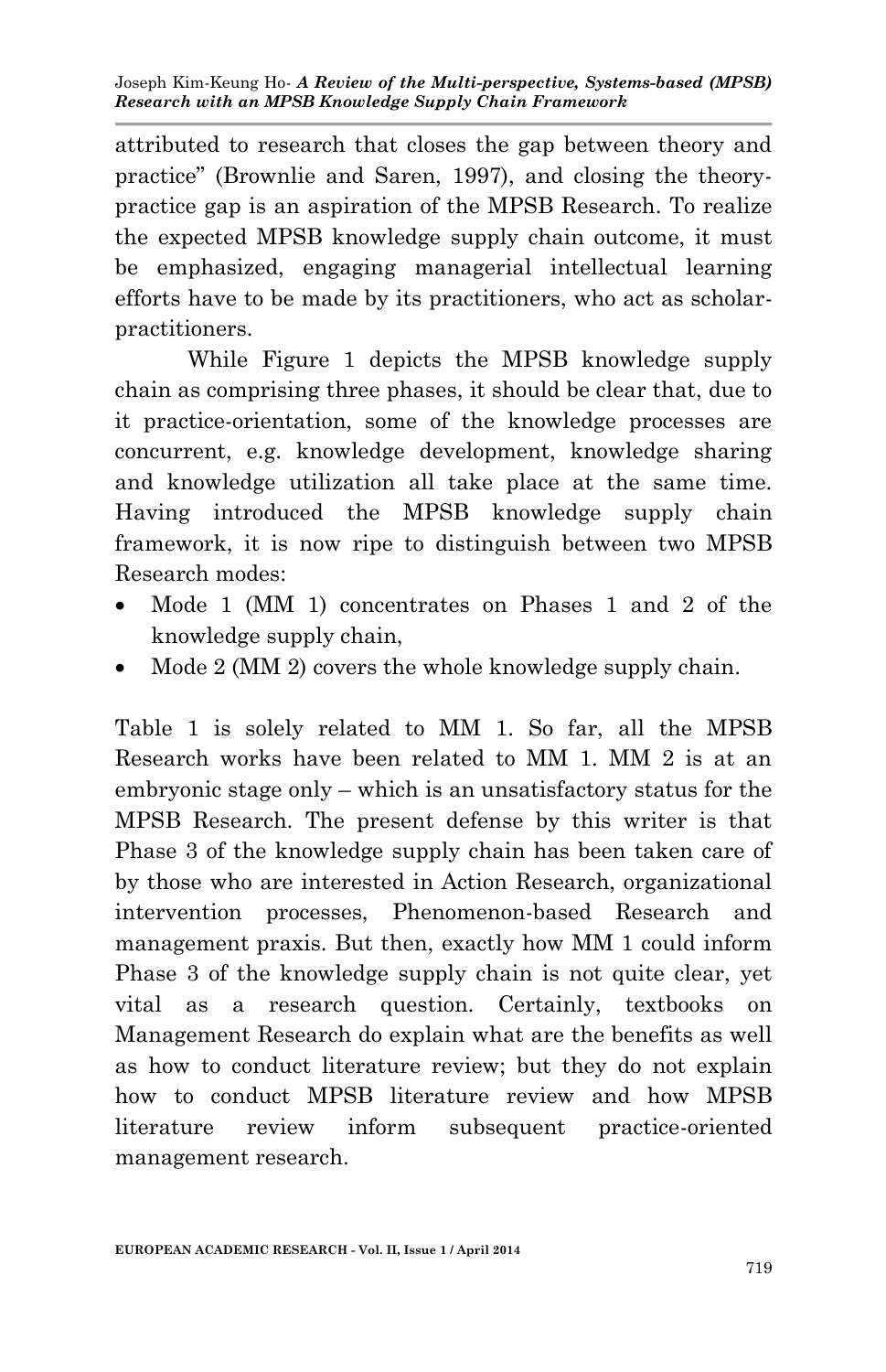### **An overall assessment on the MPSB Research**

Making use of Management Research concepts, the nature of the MPSB Research can be more clearly explained:

- Transfied (2002) discusses two types of management research, called MK1 and MK2: For MK1, problems are "set and solved by the academic community, using a disciplinary staff base patrolled by elite academic gate keepers called professors, based in institutionalized research organizations such as universities…" while, for MK2, "methods of knowledge production" that endorse a soft, applied, divergent, and rural orientation in management research are employed (Transfield, 2002). The MPSB Research sides more with M2K than M1K (Transfield, 2002).
- Katri *et al*. (2012) discern 3 types of management research, i.e., (i) practice-oriented research, (ii) positivist research, and (iii) nostalgic research. In the case of the MPSB Research, it mainly supports practice-oriented research, rather than positivist research or nostalgic research.
- Furthermore, Katri *et al.* (2012) identify 3 main criteria to evaluate management research, namely, (i) correspondence, (ii) consistence, and (iii) practicality or relevance. Regarding the MPSB Research, it favors (ii) consistency (i.e. to be consistent with Critical Systems Thinking) and (iii) relevance, while placing a lower priority on (i) correspondence (i.e. "the extent to which a theory relies on observations from the phenomenon of interest for its truth value" (Katri *et al*., 2012).)

The response of the present MPSB Research by the writer to the *theory-practice gap* (i.e. the relevance concern) can be related to the three aspects of the *theory-practice gap* as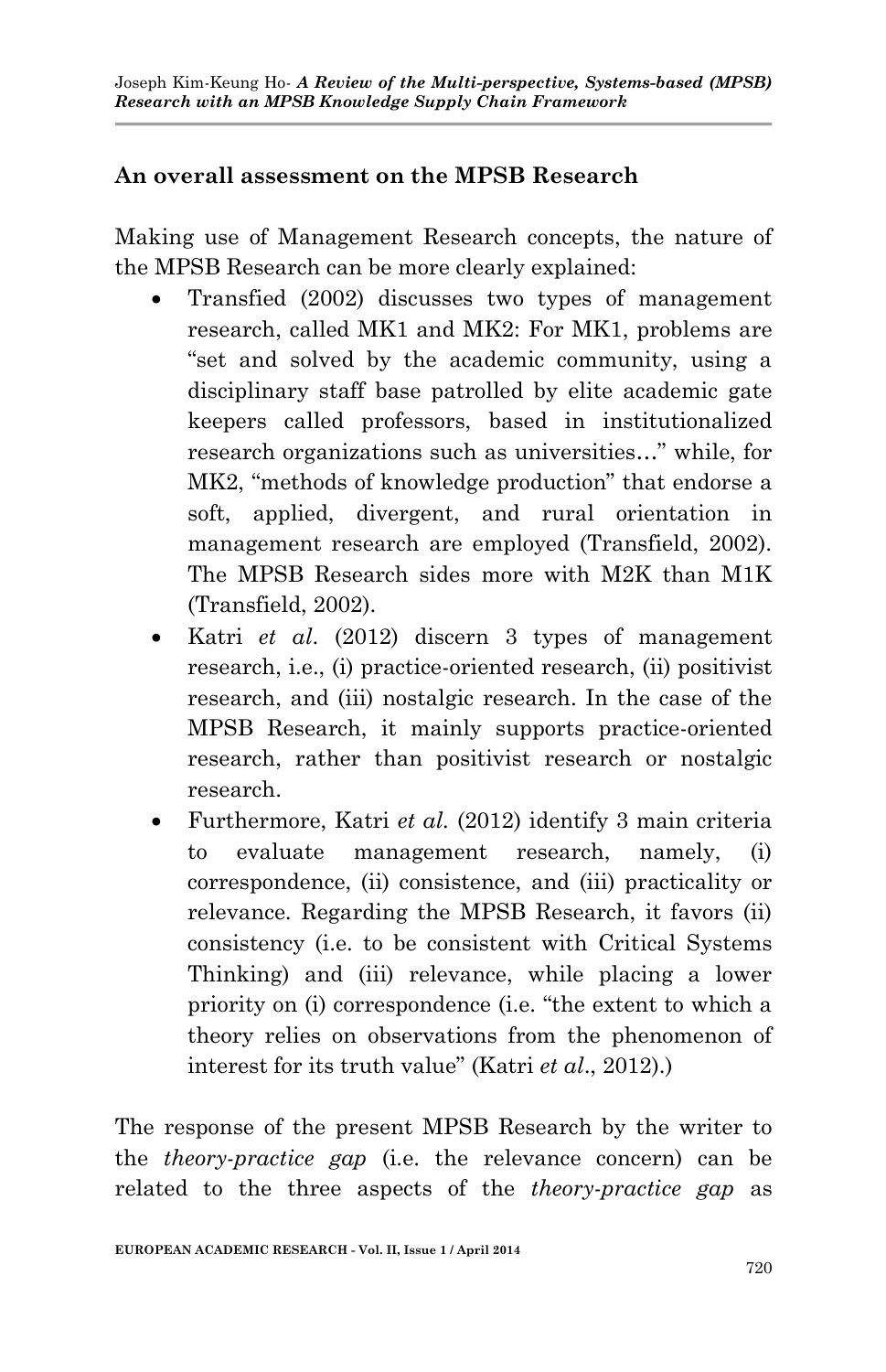identified by Van de Ven and Johnson (2006):

- *Aspect 1: As a knowledge transfer problem* the MPSB Research response: translating and diffusing the MPSB Research knowledge is currently done via (i) publications in academic journals, (ii) e-learning support to students in the digital social media, and (iii) teaching and dissertation project supervision to business administration students. Knowledge transfer can also be facilitated via collaborative mode of management research such as Action Research and practice-oriented research which the MPSB Research favors.
- *Aspect 2: Knowledge of theory and knowledge of practice are fundamentally distinct kinds of knowledge* – the MPSB Research response: the MPSB Research is mainly interested in practice-oriented research; it embraces a view of knowledge of theory and practice that is inter-related, possessing three related parts of complexity, i.e. the natural world complexity, the social world complexity and the internal world complexity (Midgley, 1992). Based on this view, this writer maintains that knowledge of theory and practice are not fundamentally distinct; nevertheless, in university dissertation report writing, it is a good practice, as the University of Greenwich of UK does, to ask a dissertation project student to produce 2 reports, namely, one dissertation report for the academics and one consultancy report for the management in a client company, based on one dissertation project. In this case, dissertation students are taught both the subjects of Management Research and Management Consulting (Wickham, 2004; Sadler, 2007).
- *Aspect 3: As a knowledge production problem –* the MPSB Research response: Concurring with Van de Ven and Johnson (2006), the MPSB Research favors methods of "engaged scholarship in which researchers and practitioners coproduce knowledge that can advance theory and practice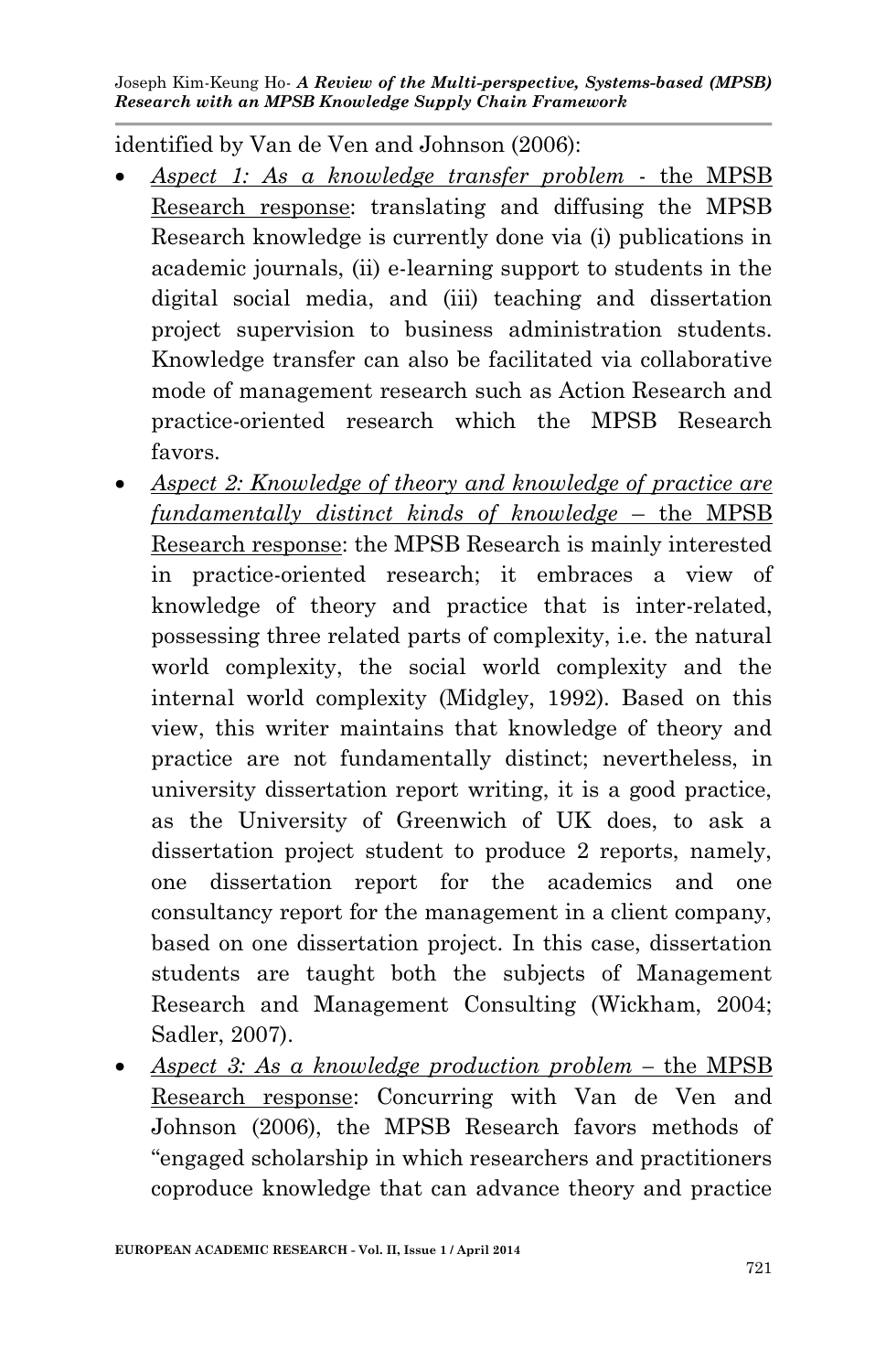in a given domain" (Van de Ven and Johnson, 2006). Also, Phenomenon-based Research-cum-MPSB Research (Path 1a) can be carried out by management researchers with a scholar-practitioner mindset to address this knowledge production problem. This makes up a future research topic for the MPSB Research.

So far, the MPSB Research is able to be conducted without external funding; it can be done by a team of collaborators or by individual aspiring scholar-practitioners, who are working in the industry or at universities. [Nevertheless, presently, the MPSB Research does not catch the attention of the academic community – it remains a single-person management research venture.] It does require access to academic and business journals, textbooks in business management, and the Internet as well as intellectual efforts from its practitioners. As a scholarly activity, it is important to share the findings from the MPSB Research with peers via publication in academic journals. Conducting the MPSB Research is a form of personal managerial intellectual learning in systems thinking (Ho, 2013b). Those who build up stronger managerial intellectual competence via continuous and committed managerial intellectual learning are able to produce better quality MPSB Research findings and vice versa.

## **Concluding remarks**

Having worked on the Multi-perspective, Systems-based (MPSB) Research for more than 20 years, the writer finds it ripe to provide a review of its research status. This has been done in this paper. Making use of the MPSB knowledge supply chain framework, the writer argues that the MPSB Research has management research relevance and is capable of producing actionable management knowledge. Nevertheless, there is a task to do research work on MM 2. Specifically, there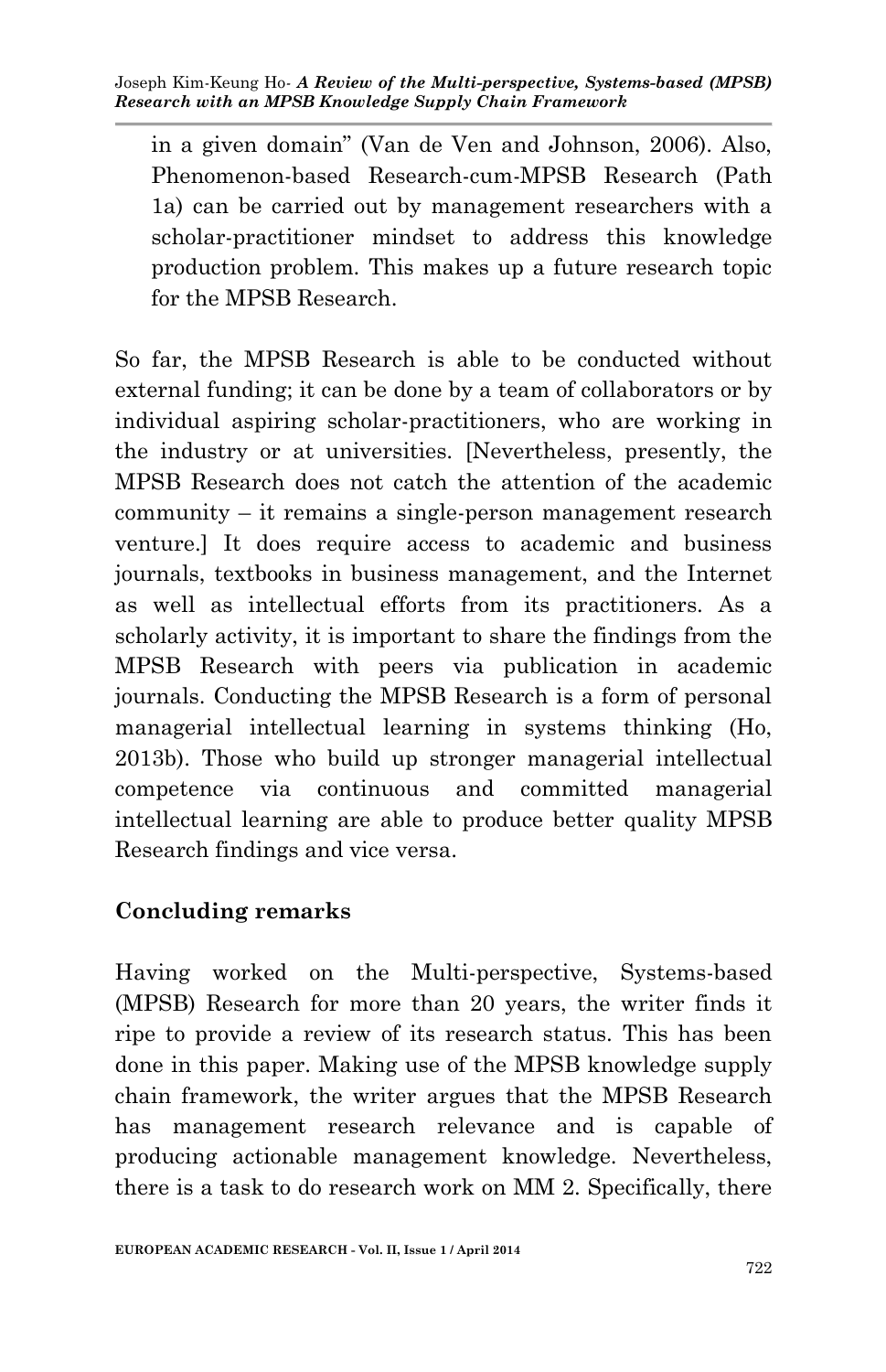is a need to investigate **how to design the MPSB knowledge supply chain process so that users are able to experience the consumption of** *usable* **knowledge products in practice-oriented management research and management praxis**, with the term *usable* [the noun is *usability* (Wikipedia, 2014b)] from the *usability engineering* discipline, meaning (i) easy to use, (ii) easy to learn and (iii) enjoyable to use. In this case, this *usability* criterion incorporates the *relevant*, *actionable* and *useful* research quality criteria in the current management research literature to make up a more coherent criterion. If the MPSB Researcher is an *MPSB management knowledge constructor* for MM 1, then this person is expected to be an *MPSB user experience manager* for MM 2.

#### **BIBLIOGRAPHY:**

2014. "Systems Thinking and Practice: Diagramming". Open University. (url address: http://systems.open.ac.uk/materials/T552/) [visited at February 21, 2014].

\_\_\_\_\_\_\_\_\_\_\_. 2014a. "External validity" Wikipedia. (url address: http://en.wikipedia.org/wiki/External\_validity) [visited] at February 9, 2014].

. 2014b. "Usability" Wikipedia. (url address: http://en.wikipedia.org/wiki/Usability) [visited at February 9, 2014].

- Bentley, Y., G.M. Cao and B. Lehaney. 2013. "The Application of Critical Systems Thinking to Enhance the Effectiveness of a University Information System" *Systems Practice and Action Research* 26: 451-465.
- Brownlie, D. and M. Saren. 1997. "Beyond the one-dimensional marketing manager: The discourse of theory, practice and relevance" *International Journal of Research in*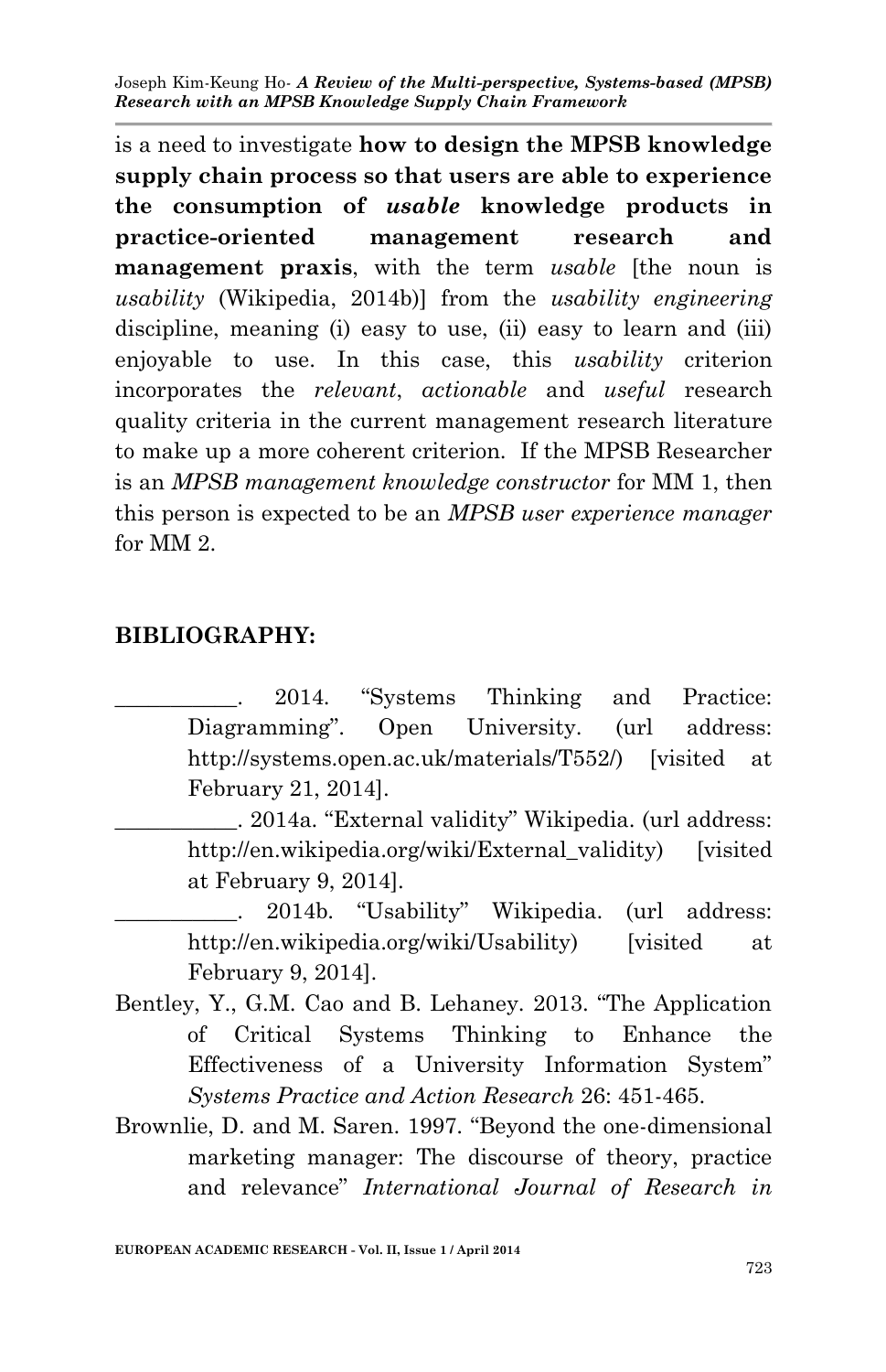*Marketing* 14. Elsevier: 147-161.

- Bryman, A. and E. Bell. 2007. *Business Research Methods*. Oxford University Press, Oxford, England.
- Burke, M.J., F. Drasgow and J.E. Edwards. 2004. "Closing science-practice knowledge gaps: contribution of psychological research to human resource management" *Human Resource Management* 43(4) Winter. Wiley: 299- 304.
- Coghlan, D. and A.B. Shani. 2013. "Creating Action Research Quality in Organization Development: Rigorous, Reflective and Relevant" *Systems Practice and Action Research*, published online Nov. 14, Springer.
- Ellis, R.K. 1995. "Critical Considerations in the Development of Systems Thinking and Practice" *Systems Practice* 8(2), April, Plenum, New York: 199-214.
- Flood, R.L. 2010. "The Relationship of 'Systems Thinking' to Action Research" *Systems Practice and Action Research* 23(4) August: 269-284.
- Flood, R.L. and M.C. Jackson. 1991. *Creative Problem Solving: Total Systems Intervention*. Wiley, Chichester.
- Gregory, A. 1995. "72: Critical reflections on the past, present and future development of organizational evaluation" in Ellis, K., A. Gregory, B.R. Mears-Young and G. Ragsdell. (*editors*) *Critical Issues in Systems Theory and Practice*. Plenum Press. New York: 479-486.
- Heracleous, L. and S. DeVogue. 1998. "Bridging the Gap of Relevance: Strategic Management and Organisational Development" *Long Range Planning* 31(5), Pergamon: 742-754.
- Ho, J.K.K. 1994a. "Is Total Systems Intervention (TSI) no better than common sense and not necessarily related to Critical Systems Thinking (CST)?: A Research Note" *Systems Practice* Vol. 7, No. 5, Plenum Press: pp. 569- 573.

Ho, J.K.K. 1994b. "Management Accounting and Operational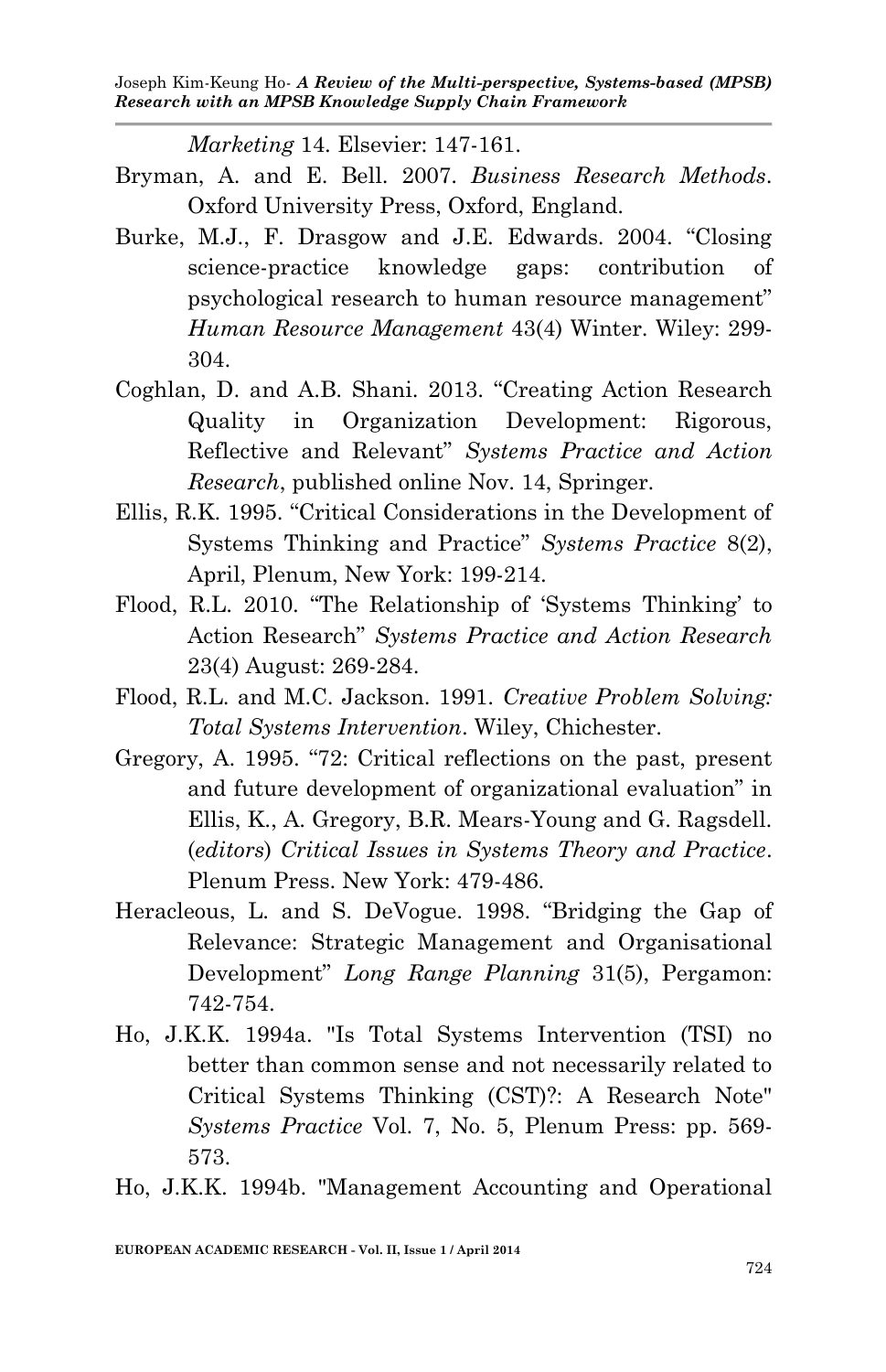Research" at *the Fourth Conference of the Operational Research Society of Hong Kong Proceedings*, Oct. 17: 198- 206.

- Ho, J.K.K. 1995a. "MPSB Frameworks Explained" in Ellis, K., A. Gregory, B. Mears-Young and G. Ragsdell. (*editors*). *Critical Issues in Systems Theory and Practice*. Plenum Press: 487-492.
- Ho, J.K.K. 1995b. "An Example on the Operation of the MPSB Filter" *Systems Research* Vol. 12, No. 4, Wiley, Chichester: 297-308.
- Ho, J.K.K. 1995c. "Formulating MPSB Frameworks, using Logistics Management as an example: A Research Note" *Systems Practice* Vol. 8.2, April, Plenum Press: 223-230.
- Ho, J.K.K. 1995d. "Operational Research and the knowledge structure of management disciplines" *Management Research News* Vol. 18, No. 8/9, Barmarick Publications, Hull, UK: 27-39.
- Ho, J.K.K. 1996a. "MPSB Research Explained" *Journal of the Operational Research Society* 47, Stockton: 843-852.
- Ho, J.K.K. 1996b. *Development of Multi-perspective, Systemsbased Frameworks*, Doctor of Philosophy thesis submitted to Faculty of Engineering, University of Hong Kong, July. (url address: http://hub.hku.hk/handle/10722/34952) [visited at February 8, 2014].
- Ho, J.K.K. 1997a. "MPSB Frameworks and Decision Support Systems studies" *Systems Research and Behavioral Science* Vol. 14, No. 4, Wiley, Chichester: 287-293.
- Ho, J.K.K. 1997b. "What can contemporary systems thinking offer to logistics management as a management discipline?" *European Journal of Purchasing and Supply Management* Vol. 3, No. 2, Pergamon: 77-81.
- Ho, J.K.K. 2007. "Teaching information systems subjects to part-time accounting students in HK from an entertainer's perspective" *Proceedings of Symposium on*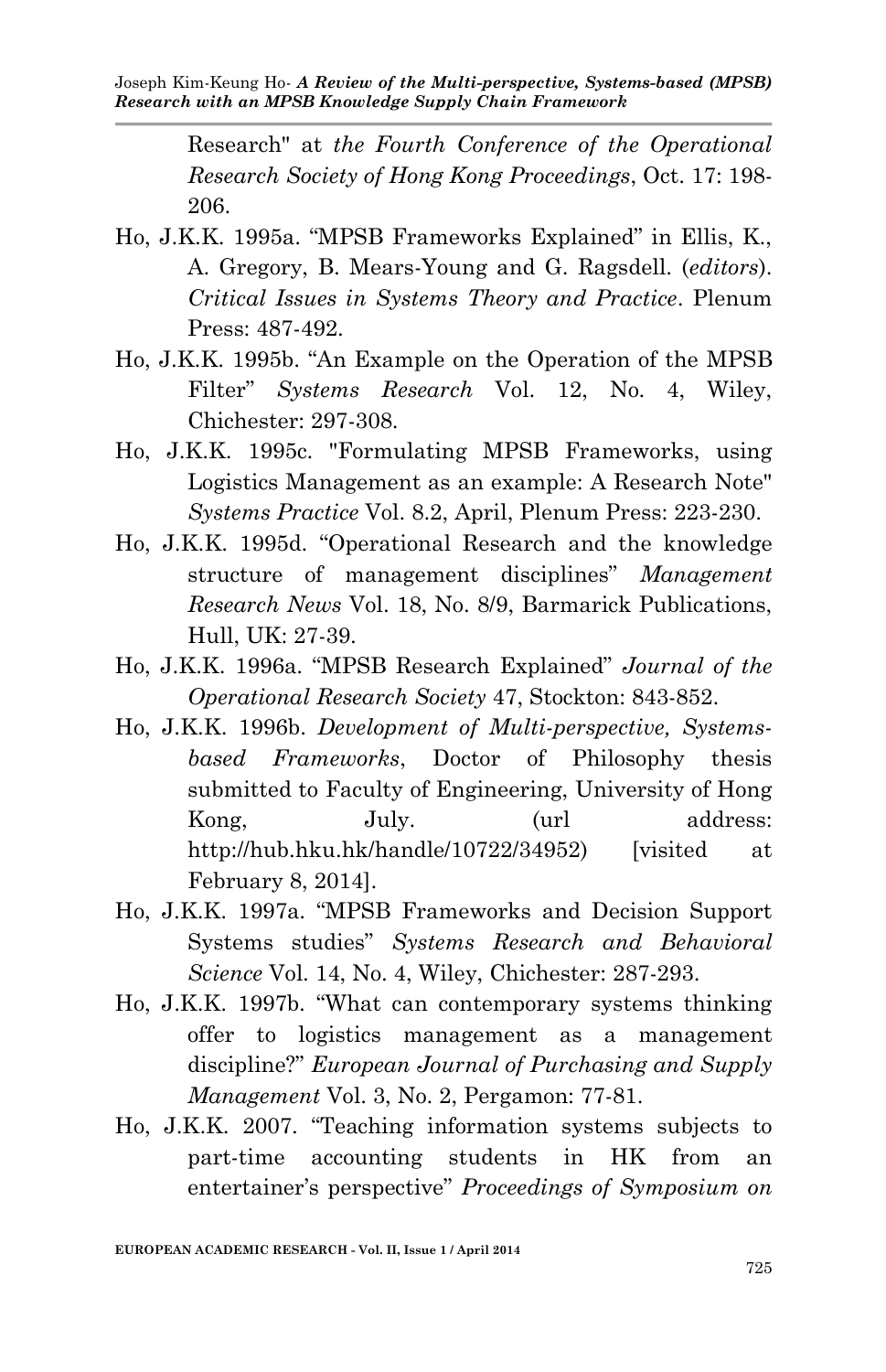*Hybrid Learning 2007*, on July 9 at Open University, HK, organized by HK Web Symposium Consortium: 66- 77.

- Ho, J.K.K. 2008. "E-coaching for management development in Hong Kong: an examination of market potential and business value from knowledge management perspective" *Hybrid Learning: A new frontier*, proceedings of 1<sup>st</sup> International Conference on Hybrid Learning – ICHL 2008, Hong Kong, Fong, J., R. Kwan and F.L. Wang. (*Eds*) Aug 13-15: 69-77.
- Ho, J.K.K. 2013a. "A research paper: Providing e-learning support to part-time students in business disciplines using Facebook from the Multi-perspective, Systemsbased (MPSB) perspective", *Systems Research and Behavioural Science* 30, Wiley: 86-97.
- Ho, J.K.K. 2013b. "A Research Note: An exploration on the intellectual learning process of systems thinking by managers in the digital social media ecosystem" *European Academic Research* Vol. 1(5) August: 636-649.
- Ho, J.K.K. 2013c. "An endeavor to render an impressionistic image of Enlightening Management Education in Multiperspective, Systems-based Research" *European Academic Research* 1(6), September, pp. 1013-1034.
- Ho, J,K.K. 2014a. "A Research Note: A Multi-perspective, Systems-based (MPSB) Framework on Information Systems/ Information Technology (IS/IT) Project Appraisal" *European Academic Research* 1(10), Jan.: 3303-3320.
- Ho, J.K.K. 2014b. "An exploratory exercise to establish the profile of a double-hybrid management accountant with justifications" *European Academic Research* 1(11), Feb.: 4261-4273.
- Ho, J.K.K. 2014c. "On plagiarism-dissolving: A Research Note" *European Academic Research* 1(11), Feb.: 4274-4290.
- Ho, J.K.K. 2014d. "A theoretical review on the professional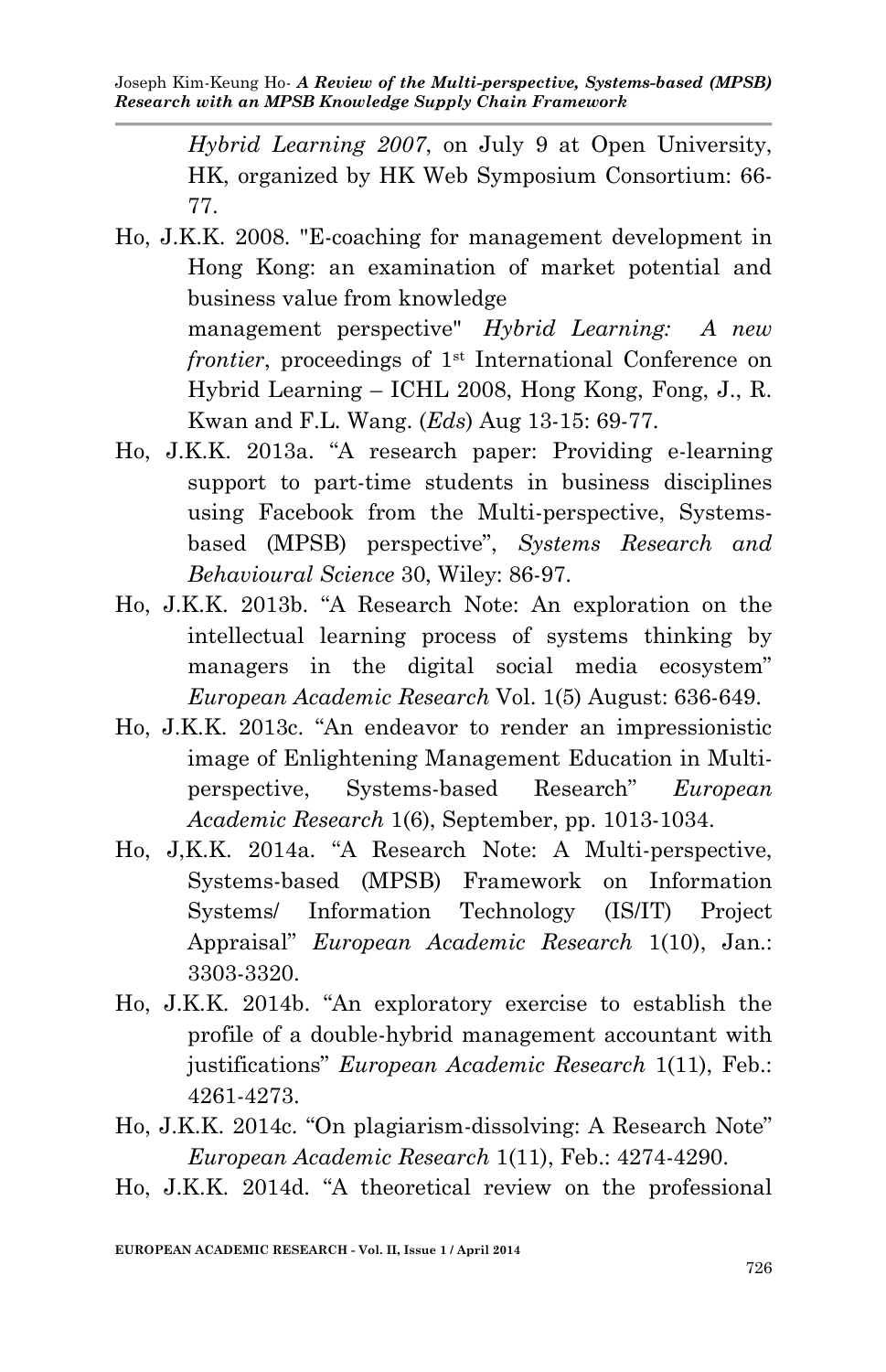development to be a scholar practitioner in business management" *European Academic Research* 1(12), March: 5393-5422.

- Ho, J.K.K., E.C. Partington and D. Sculli. 1996. "Soft Systems Methodologies in Organizational Change", *International Journal of Information and Management Sciences*, Graduate Institute of Management Sciences Vol. 7(4), December, Tamkang University, Taipei, The Republic of China: 43-54.
- Ho, J.K.K. and D. Sculli. 1993. "Critical Systems Thinking and Information Systems Design" the *Conference Proceedings of the Second International Conference of Decision Sciences Institute*, Seoul, Korea, June: 685-688.
- Ho, J.K.K. and D. Sculli. 1994a. "A Multi-perspective, Systemsbased Framework for Decision Support Systems Design" *Systems Practice* Vol. 7, No. 5, Plenum Press: 551-563.
- Ho, J.K.K. and D. Sculli. 1994b. "Organizational Change and Soft Systems Methodologies" *Journal of Management Development* Vol. 13, No. 7, MCB University Press: 47- 58.
- Ho, J.K.K. and D. Sculli. 1995. "System Complexity and the Design of Decision Support Systems" *Systems Practice* Vol. 8, No. 5, Plenum Press: 505-516.
- Jackson, M.C. 2000. *Systems Approaches to Management*, Kluwer Academic/ Plenum Publishers, New York.
- Jackson, M.C. 2010. "Research Paper: Reflections on the Development and Contribution of Critical Systems Thinking and Practice" *Systems Research and Behavioral Science* 27. Wiley, Chichester: 133-139.
- Katri, N., A.K. Ojha, P. Budhwar, V. Srinivasan and A. Varma. 2012. "Management research in India: Current state and future directions" *IIMB Management Review* 24, SciVerse ScienceDirect: 104-115.
- Levin, M. 1994. "Action research and critical systems thinking: Two icons carved out of the same log?" *Systems practice*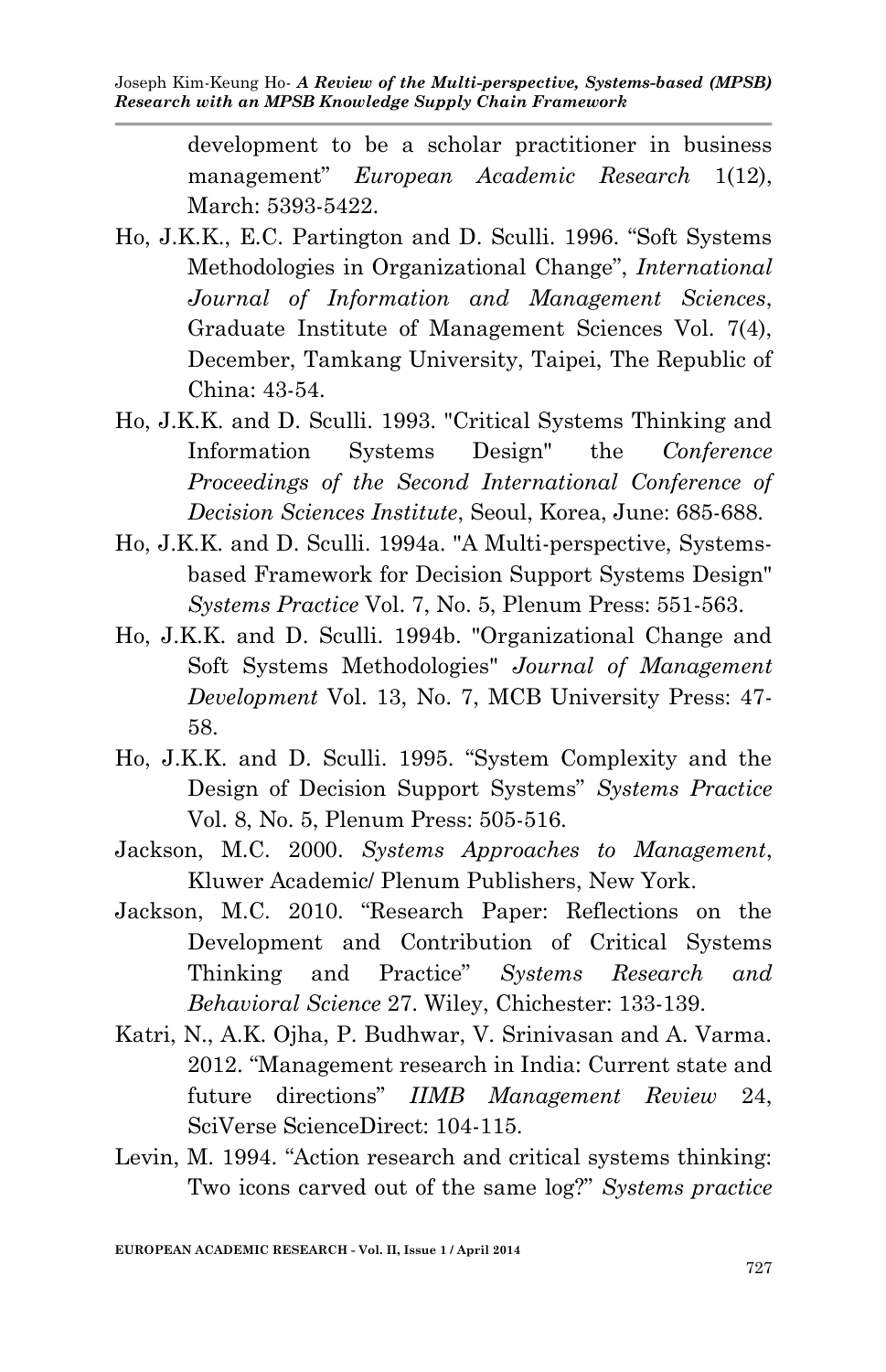7(1) February: 25-41.

- Markides, C. 2011. "Crossing the Chasm: How to Convert Relevant Research into Managerially Useful Research" *The Journal Applied Behavioral Science* 47(1), SAGE Publications: 121-134.
- Midgley, G. 1992. "Pluralism and the Legitimation of Systems Science" *Systems Practice* 5(2). Plenum: 147-172.
- Morgan, G. 1986. *Images of Organization*. SAGE Publications.
- Probst, G., S. Raub and K. Romhardt 2000. *Managing Knowledge: Building Blocks for Success*. Wiley, Chichester.
- Sadler, P. (*editor*). 2007. *Management Consultancy: a handbook for best practice*. Kogan Page, London.
- Saunders, M., P. Lewis and A. Thornhill. 2012. *Research Methods for Business Students*. Pearson, Harlow, England.
- Sculli, D. and J.K.K. Ho. 2001. "Office automation issues viewed from a multi-perspective systems-based framework" *Human Systems Management* 20: 95-103.
- Seal, W. (2010) "Managerial discourse and the link between theory and practice: From ROI to value-based management" *Management Accounting Research* 21, Elsevier: 95-109.
- Seal, W. 2010. "Managerial discourse and the link between theory and practice: From ROI to value-based management" *Management Accounting Research* 21, Elsevier: 95-109.
- Stephenson, Jr. M. and R. Christensen. 2007. "Mentoring for Doctoral Student Praxis-Centered Learning: Creating a Shared Culture of Intellectual Aspiration" *Nonprofit and Voluntary Sector Quarterly*, Supplement 36(4) December, Association for Research on Nonprofit Organizations and Voluntary Action: 64S-79S.
- Strauss, A. and J. Corbin. 1990. *Basics of Qualitative Research: Grounded Theory Procedures and Techniques*. SAGE